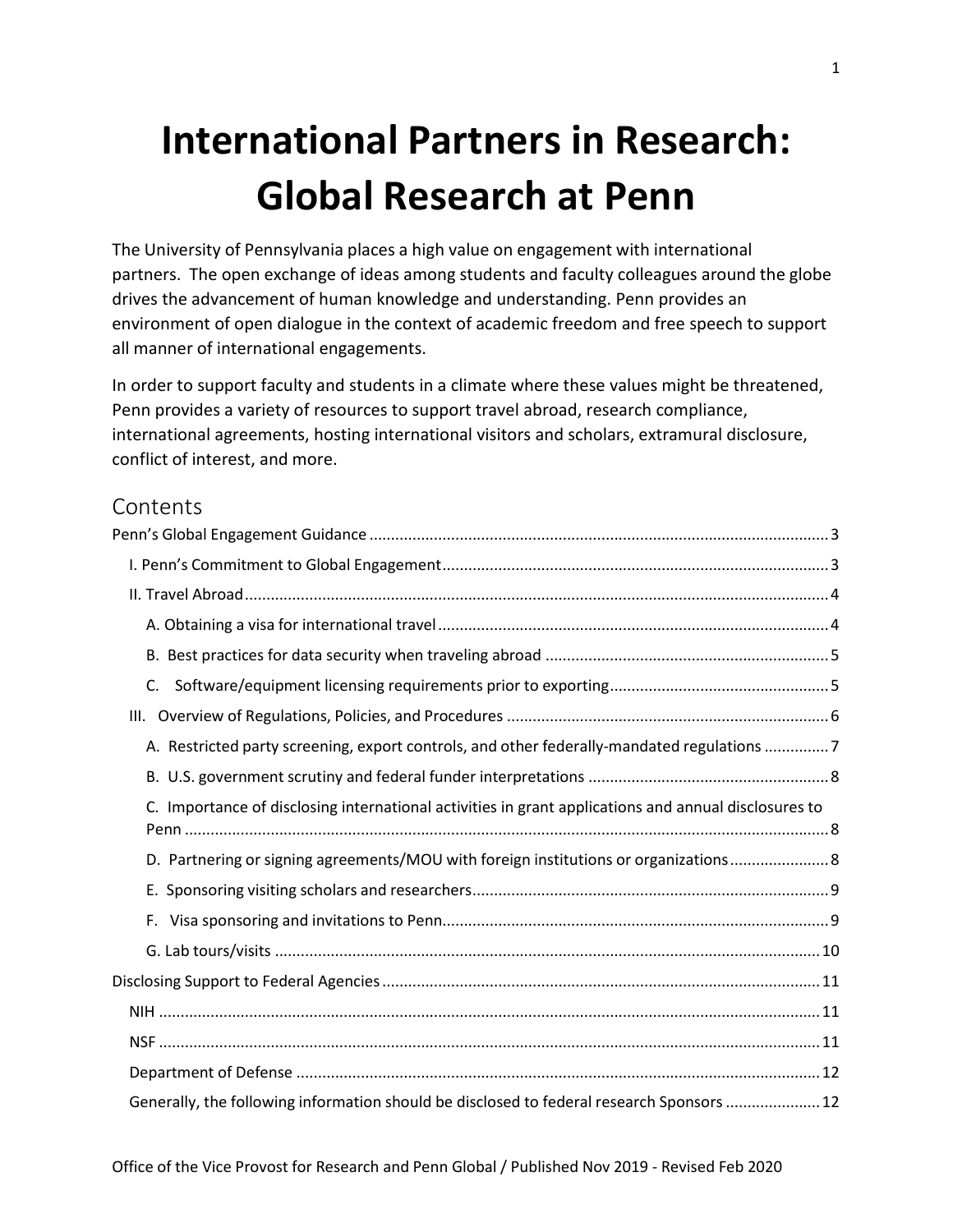| Foreign visitors who will be supporting a faculty member's research endeavors should be                                                                                                                  |
|----------------------------------------------------------------------------------------------------------------------------------------------------------------------------------------------------------|
|                                                                                                                                                                                                          |
|                                                                                                                                                                                                          |
|                                                                                                                                                                                                          |
|                                                                                                                                                                                                          |
|                                                                                                                                                                                                          |
|                                                                                                                                                                                                          |
|                                                                                                                                                                                                          |
|                                                                                                                                                                                                          |
| The issue: A European post doc working in the lab of a Penn faculty member has support from the                                                                                                          |
|                                                                                                                                                                                                          |
| The issue: A for profit company from a sensitive country expresses interest in sponsoring research                                                                                                       |
| The issue: A foreign post doc comes to Penn to work with a faculty member 22                                                                                                                             |
| The issue: A foreign institution wants to establish a relationship on the basis of an academic MOU.<br>22                                                                                                |
| The issue: I am a Principal Investigator on an NIH grant and have an appointment and a lab at a<br>foreign university. The research being done at the foreign lab is unrelated to my NIH project  23     |
| The issue: I am a Principal Investigator on a federal award to a domestic university and have an<br>unpaid appointment at a foreign university. At the foreign site I have access to lab space, research |
| The issueA faculty member has a 9-month appointment. S/he spends two months at a University<br>outside of the United States during the summer conducting research under a foreign award  23              |
|                                                                                                                                                                                                          |
| Subscribe to our email-list for the latest on Penn's support of your international engagements  24                                                                                                       |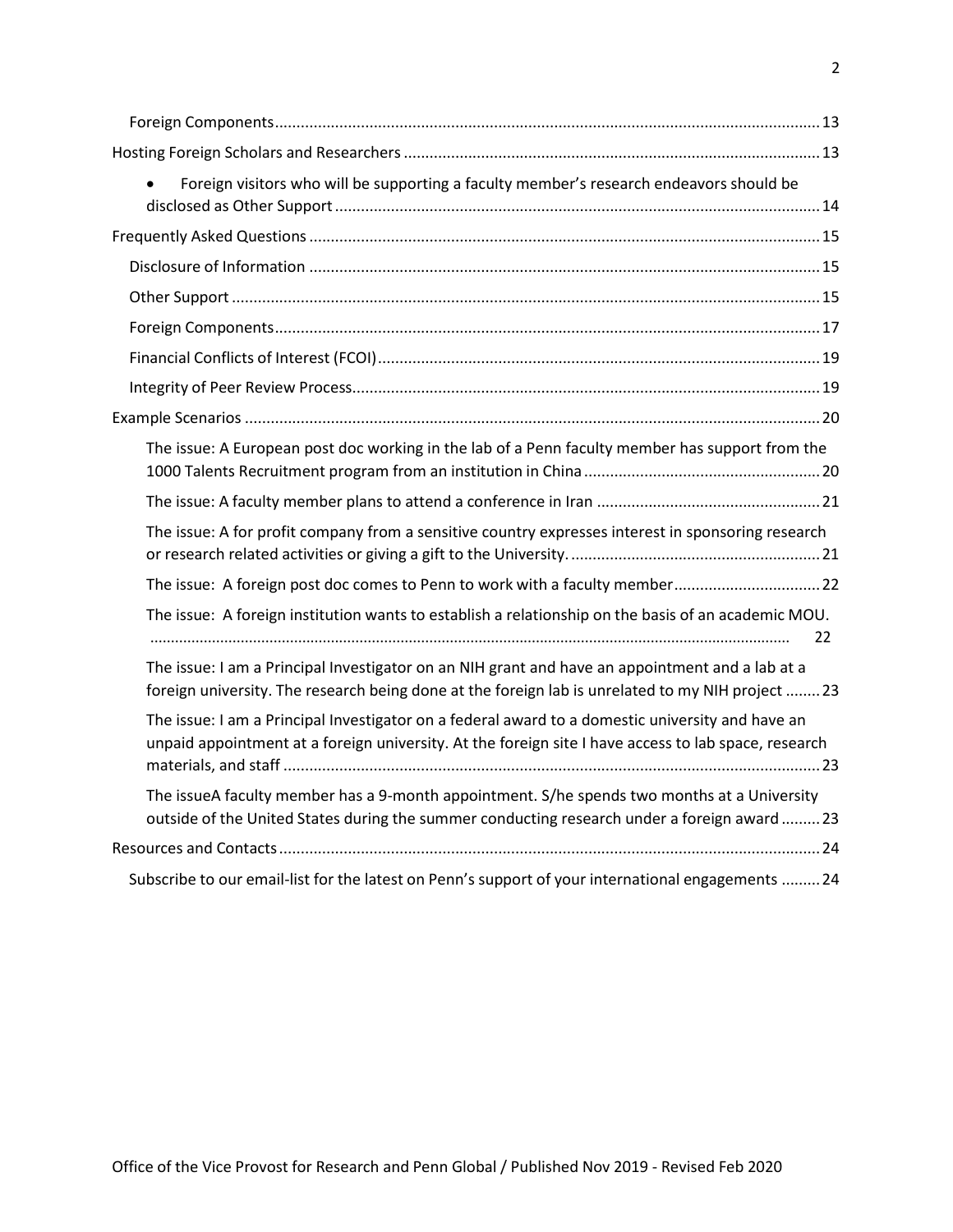# **Penn's Global Engagement Guidance**

# **I. Penn's Commitment to Global Engagement**

In recognition of the global nature of its community and its aspiration to eminence, Penn has made a deep commitment to global engagement as part of the Penn Compact 2020. As a global university, we are committed to offering every student unique exposure to countries, regions, and global issues, to welcoming the very best students, faculty, staff, and visiting scholars from around the world to our campus, and to supporting research and collaboration at the highest



levels. Penn faculty and staff work in over 170 countries and territories around the world and on all seven continents, conducting important research and teaching activities. Penn's global eminence is directly attributable to these important global research collaborations and the many talented international and American students, scholars and partners who come to our campus each year.

Penn's global engagement fundamentally reflects and embraces it[s Trustees' resolution t](http://www.upenn.edu/affirm-action/policies-handbooks.html)hat "Penn rejoices in the rich diversity of persons, groups, views, and academic disciplines and programs that grace the campus of the nation's first university. Tapping our diversity to strengthen ties across all boundaries enriches the intellectual climate and creates a more vibrant community. Fostering and nourishing this diversity, especially among students, faculty, staff, and trustees must remain central to the core missions of the University."

Nearly all forms of international collaboration and global engagement are both permitted and encouraged under University policies as well as relevant government laws and regulations. However, in a small number of cases, international collaboration and global engagement activities, if not managed properly, may result in harm, loss of funding, or legal jeopardy to the University, its students, and its faculty. Accordingly, the University encourages all members of the Penn community to take a series of simple steps to ensure that their international collaborations and global engagement activities are both transparent and in full compliance with relevant policies and regulations.

This guidance has been prepared by Penn Global, Global Support Services and the Office of Export Compliance to ensure that research and educational activities abroad or involving foreign partners on campus do not precipitate any compliance issues that might impact your work.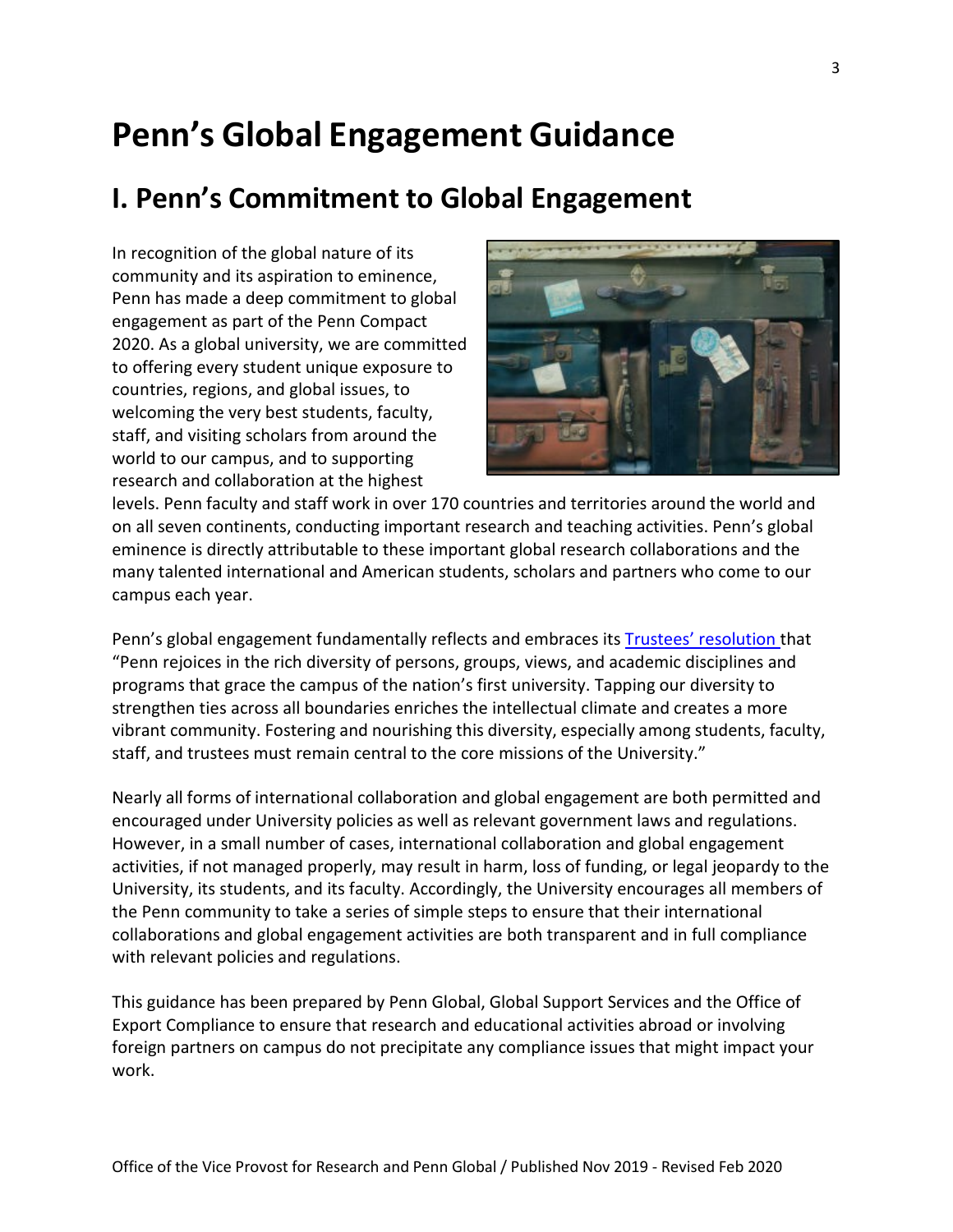## **II. Travel Abroad**

#### **A. Obtaining a visa for international travel**

It is important for Penn travelers engaged in Penn activity outside the United States to travel with the appropriate immigration documentation, including passport and visa where required. Non-US citizen members of the Penn community who will return to campus following international travel should consult their sponsoring institution for required documents, signatures and US entry visa requirements.



For assistance with obtaining the appropriate visa, use Penn's preferred visa processing vendor, CIBT visas, via [Penn's CIBT Portal. P](https://cibtvisas.com/portal?login=upenn)enn travelers may also refer to the Office of Global Support Service's **outbound travel visa** site for information and guidance on visa categories and the general application process.

Penn travelers are encouraged to carry documentation related to their current travel (invitation letter, itinerary, etc.), even when using a valid entrance visa previously received, such as a multiple entry or multi-year visa.

Global Support Services recommends reviewing current travel alerts or advisories posted on the U.S. State Department's website as well as the traveler's respective home country's embassy's website (when applicable), for guidance on travel risks. Dual U.S.-foreign nationals may need to exercise increased caution due to special restrictions or arbitrary enforcement of local laws.

Consult Penn's Travel [Health](https://global.upenn.edu/travel-guidance/health-safety) & Safety site to prepare for an upcoming trip and understand any vaccinations required for entry. Visit Penn's medical and security assistance vendor, International SOS (ISOS) via the ISOS Penn [Portal](https://www.internationalsos.com/MasterPortal/default.aspx?membnum=11BSGC000012) for medical, security, and logistics questions.

In the event of an emergency or being detained while abroad, Penn travelers should contact the University at 215-573-3333 as well as ISOS for immediate assistance and their home country's nearest embassy. U.S. citizens in an [emergency o](https://travel.state.gov/content/travel/en/international-travel/emergencies.html)r [detained](https://travel.state.gov/content/travel/en/international-travel/emergencies/arrest-detention.html) overseas, can contact the U.S. embassy or [consulate](https://www.usembassy.gov/) or the U.S. Department of State, Office of Overseas Citizens Services, at (888) 407-4747 (from the U.S. or Canada) or (202) 501-4444 (from overseas). Consular officers are available for emergency assistance 24 hours/day, 7 days/week.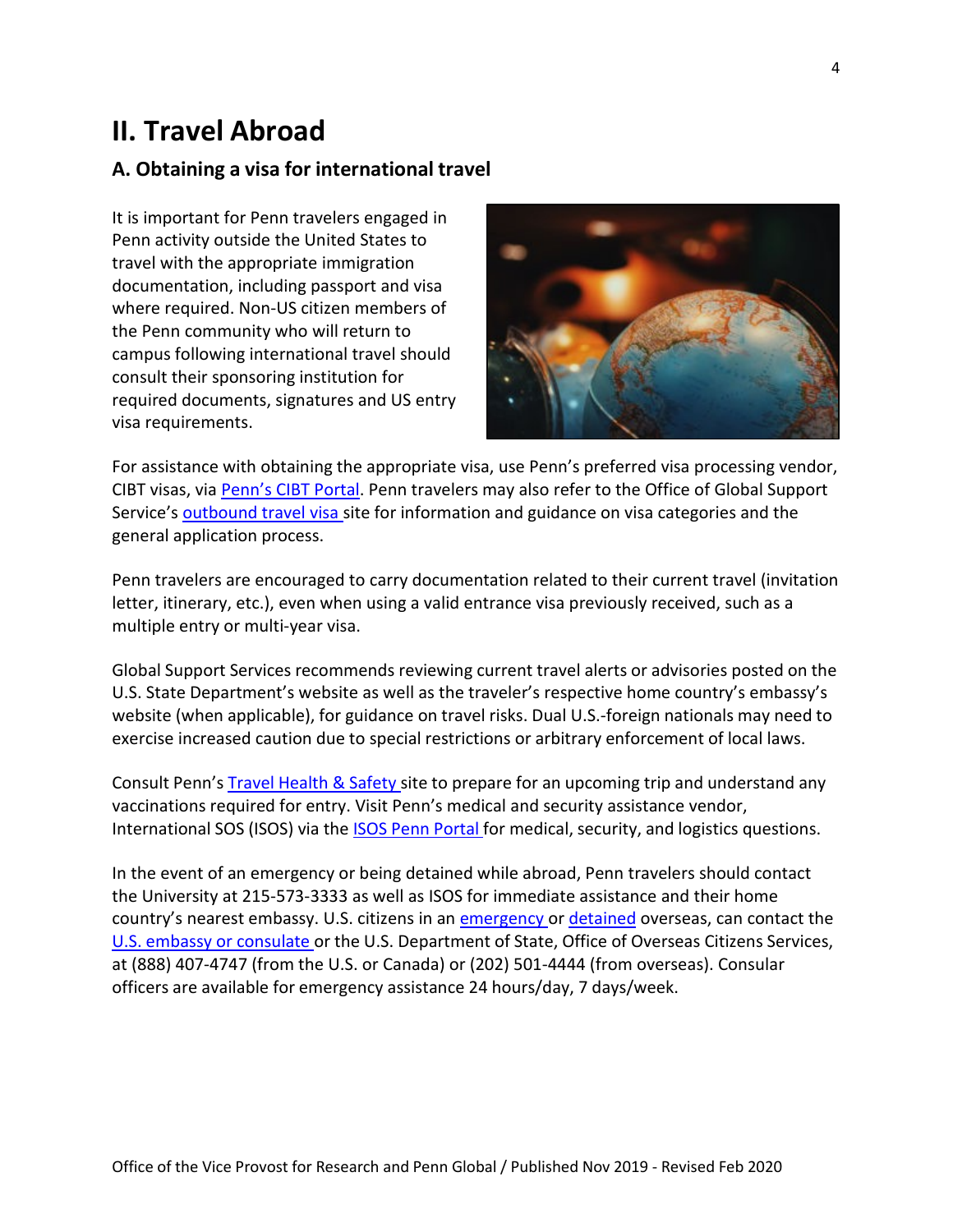#### **B. Best practices for data security when traveling abroad**

Protecting your data while traveling is extremely important. When transporting STEM related or medical technical data, check with your department to see if a sanitized "loaner" laptop is available to help avoid exposing your data to inspection. Avoid carrying any sensitive, confidential, or proprietary data, and avoid using a USB ("thumb") drive or other portable media given to you while traveling.



Please consult both Information Systems and

Computing (ISC) [\(https://www.isc.upenn.edu/security/aware/practice/travel\) a](https://www.isc.upenn.edu/security/aware/practice/travel)nd Penn Global [\(https://global.upenn.edu/travel-guidance/technology\) f](https://global.upenn.edu/travel-guidance/technology)or guidance on safeguarding data while traveling abroad.

#### **C. Software/equipment licensing requirements prior to exporting**

Remember that everything you take with you while traveling abroad is considered an export, even if you bring it back. Before taking any Penn-owned items to sensitive countries (including laptops and corresponding software), and well in advance of travel, please contact [Penn's Office of Export Compliance t](https://researchservices.upenn.edu/areas-of-service/export-compliance/)o determine if an export license may be required for the particular country to which you are traveling. Many items will not require a license, or will qualify for a license exception, but this



will depend on the items/technologies as well as the foreign entities and institutions involved. If you have questions about which countries are considered sensitive, contact Penn's Office of Export Compliance in the Office of Research Services.

For commercially available items and software, determining whether a license is required is typically quick and rarely requires more than 1-3 days. For travelers who wish to take noncommercial items (e.g., Penn-created prototypes, robots/UAVs and associated algorithms), the process may take several weeks as these items will need to be classified in terms of export control regulations.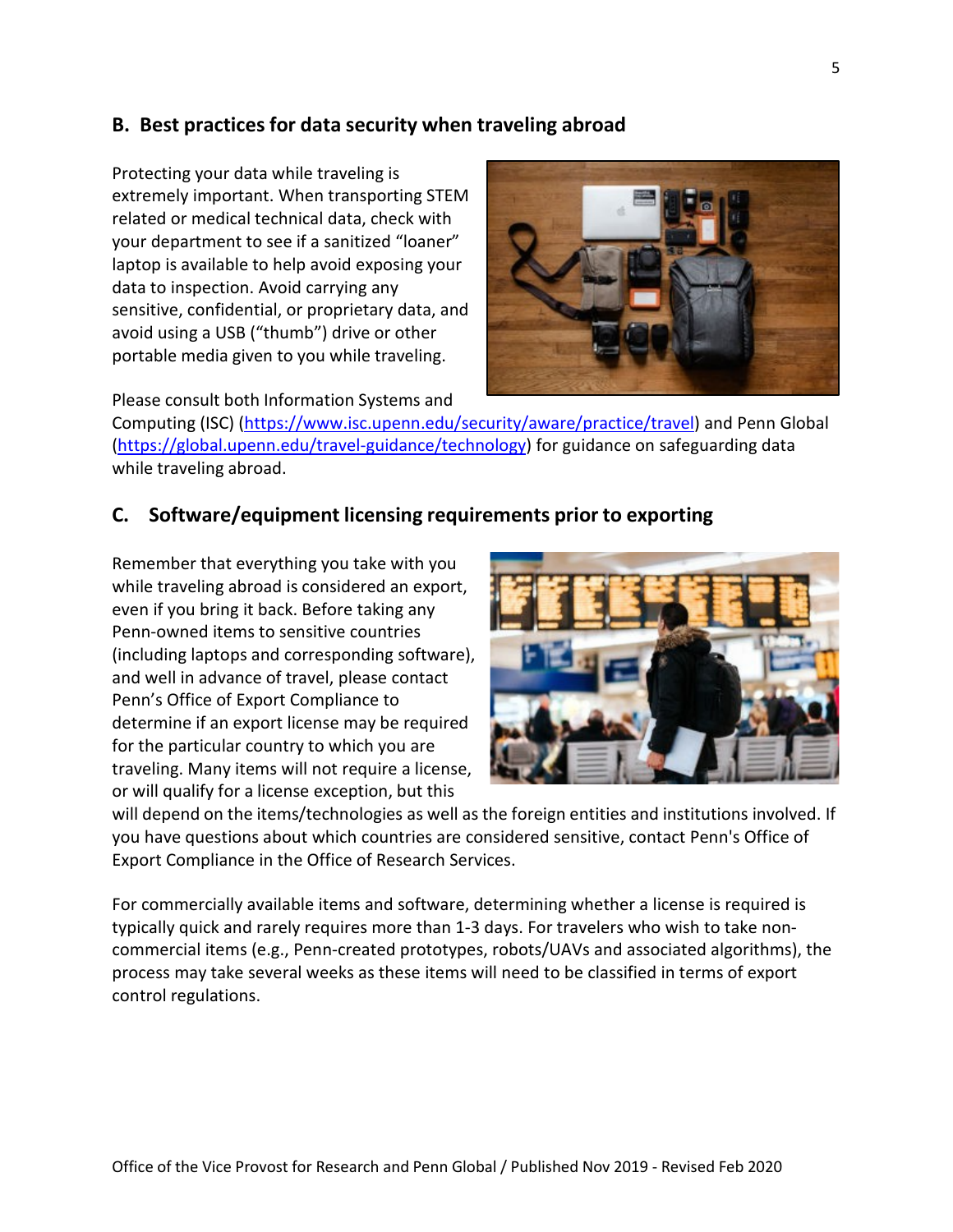## **III. Overview of Regulations, Policies, and Procedures**

Penn supports an open academic environment where scholarship and research are conducted without censure of ideas and without restriction on who may participate in activities. This applies regardless of field of inquiry and regardless of the physical location. Penn faculty and students should be comfortable that global research collaborations and scholarly engagement abroad and on campus are permissible as long as basic steps are taken to ensure that no legal issues arise as a result of the activity.



Penn's global engagement activities also uphold the University's [non-discrimination policy,](http://www.upenn.edu/affirm-action/policies-handbooks.html)  which stipulates that "The University of Pennsylvania values diversity and seeks talented students, faculty and staff from diverse backgrounds. The University of Pennsylvania does not discriminate on the basis of race, color, sex, sexual orientation, gender identity, religion, creed, national or ethnic origin, citizenship status, age, disability, veteran status or any other legally protected class status in the administration of its admissions, financial aid, educational or athletic programs, or other University-administered programs or in its employment practices."

In addition, all Penn activities, whether conducted on campus or overseas, must comply with applicable regulatory requirements. These regulatory requirements include U.S. export control laws, promulgated by the U.S. Department of State, the U.S. Department of Commerce, and the U.S. Treasury Department. Specific information about each of these regulatory schemes and the management of export control compliance at Penn is available at at https:// [researchservices.upenn.edu/areas-of-service/export-compliance](http://www.upenn.edu/researchservices/exportcontrols.html)/.

U.S. export control laws restrict or require licensing for the export, even temporarily, of many items and technology to countries around the world. Penn employees working abroad, particularly in sensitive countries, should familiarize themselves with these export control laws.

Moreover, the laws restrict exports to *certain entities and individuals* including some academic institutions in some countries, as well as the sharing of technologies with individuals affiliated with those entities while in the United States. The Penn Office of Export Compliance can provide country-specific briefings to explain export control requirements in a particular country and assist with any questions regarding licensing requirements for specific activities.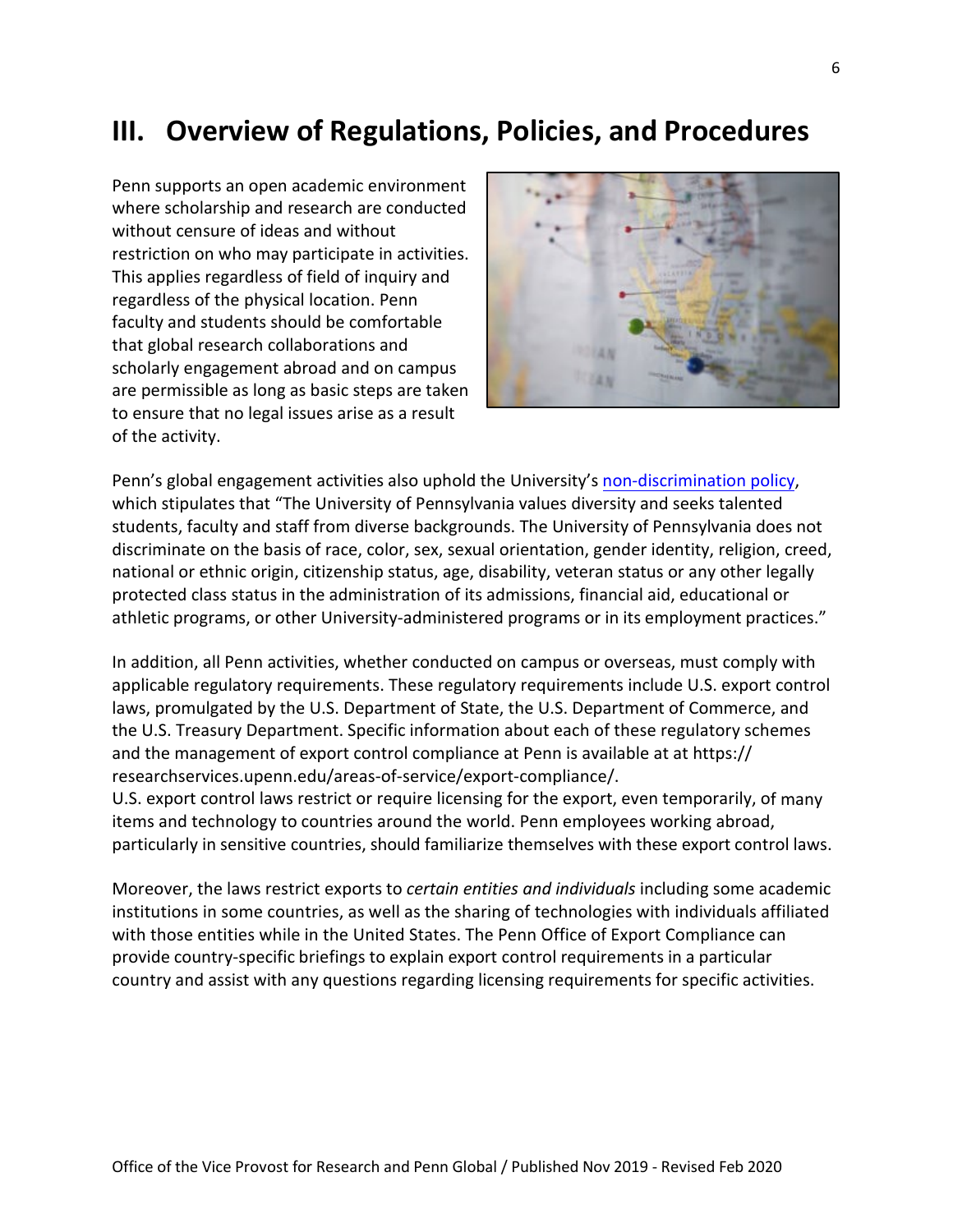### **A. Restricted party screening, export controls, and other federally-mandated regulations**

Export control regulations apply to advanced technologies and specific countries. The first step in ensuring compliance with U.S. export control regulations is the performance of restricted party screening, where necessary. At Penn, assistance with screening may be obtained by contacting the Office of Global Support Services or the Export Controls Office within the Office of Research Services.

Additionally, many business offices across campus can assist with screening.

- Who/what should be screened?
	- o Memorandum of Understanding with academic institutions in sensitive countries, even where the scope of future activities has not been defined
	- $\circ$  New business relationships with foreign entities that involve advanced technology (including foreign subsidiaries, even if located in the United States)
	- $\circ$  Individuals from sensitive countries being sponsored by Penn for visas
	- $\circ$  International visitors from sensitive countries touring Penn research labs or facilities
- When should screening occur?
	- o Screening should occur as early as possible. It should be done prior to the signing of any formal agreements, such as memoranda of understanding, membership agreements, letters of cooperation, collaboration agreements, sponsored research agreements, or purchasing agreements. Screening should occur prior to any financial transactions with the foreign entity or individual. Screening well in advance of any activities, including visa sponsorship, will allow adequate time to obtain any necessary U.S. government licenses required to allow the activity to move forward
- What happens if my research partner or his/her institution is on the restricted parties list?
	- o Please contact the Office of Export Compliance to discuss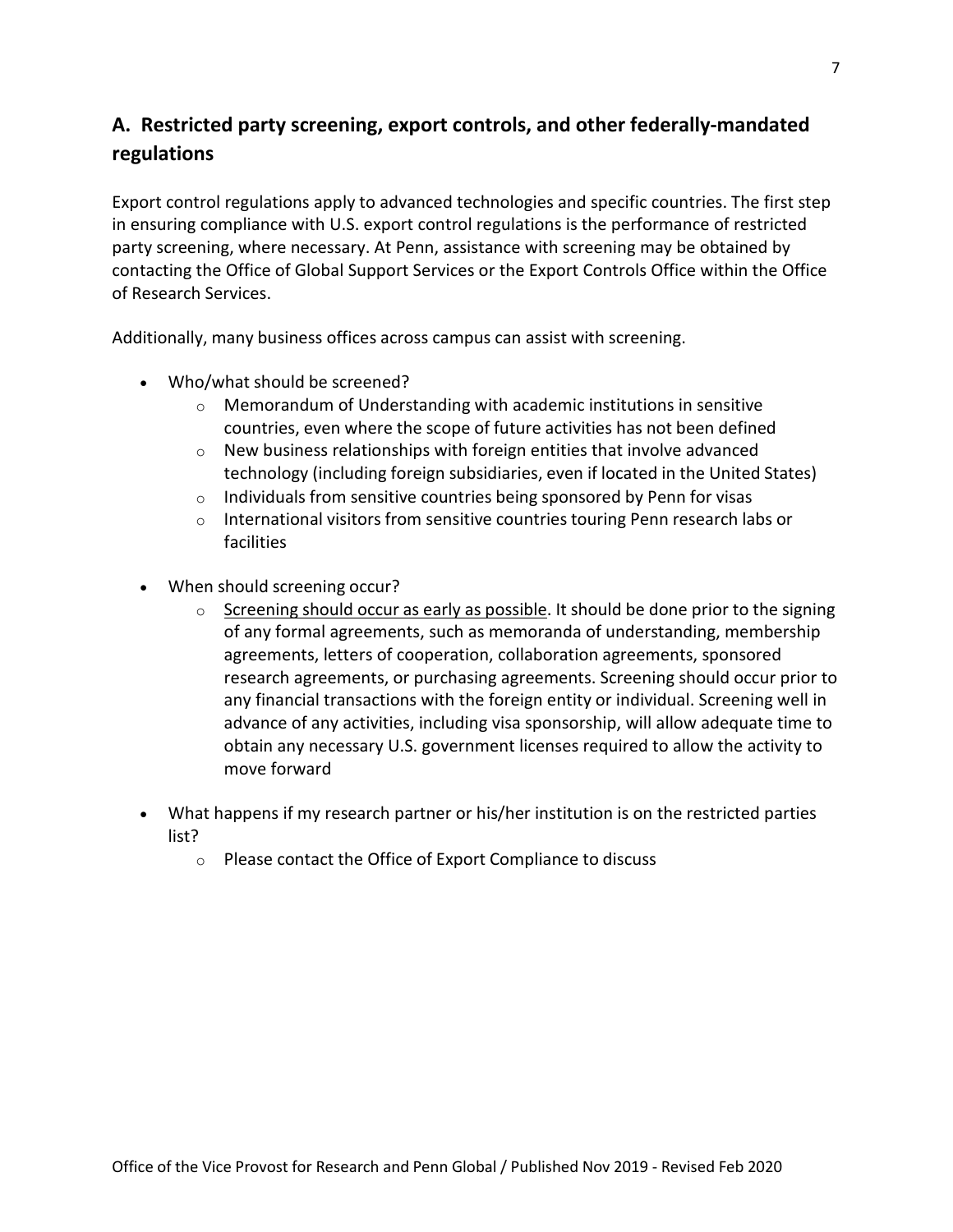### **B. U.S. government scrutiny and federal funder interpretations**

Recently, there has been intensifying scrutiny of China's activities in the United States, with an emphasis on unfair trade practices and theft of intellectual property. This scrutiny has resulted in new Congressional actions in the 2018 National Defense Authorization Act that prohibit the purchase of telecommunications equipment from some Chinese companies with



the use of federal funds or where federal data will transit the system. Additionally, the relationships of U.S. academic institutions with these companies are being looked at more critically. Penn encourages faculty and employees working in STEM-related areas with Chinese institutions to work closely with Penn Global, Global Support Services, and the Office of Export Compliance to understand any changes in federal laws or policies that might impact your work.

### **C. Importance of disclosing international activities in grant applications and annual disclosures to Penn**

Federal funding agencies, such as National Institutes of Health (NIH) and National Science Foundation (NSF), are also facing scrutiny. In particular, NIH has identified cases where proposals in the peer review process have been diverted to foreign entities, as well as instances where "shadow labs" funded by foreign governments are performing substantially the same research as that funded by NIH in the United States. As a result, these agencies are providing increased guidance on the requirement to report foreign components on research awards and what those foreign components include. It is important for Penn faculty and staff to disclose *all* of their international activities in their annual disclosures within their Schools and to disclose those that are related to their research in their reports and proposals to funding agencies.For more information about making disclosures to federal funders, please see: https:// researchservices.upenn.edu/disclosure-requirements-for-federal-sponsors/

### **D. Partnering or signing agreements/MOU with foreign institutions or organizations**

Academic MOUs with foreign institutions should be reviewed by the Office of Global Support Services prior to signing. As part of this review process, Global Support Services will screen for restricted parties and institutions. Collaboration agreements should be routed through Penn's Research Inventory System (RIS) for review and signature. Restricted party screening and export control review are part of the internal review process in RIS. Most importantly, only those with appropriate signatory authority should be signing international agreements on behalf of Penn. For example, deans may sign general academic MOUs, while the Office of

Office of the Vice Provost for Research and Penn Global / Published Nov 2019 - Revised Feb 2020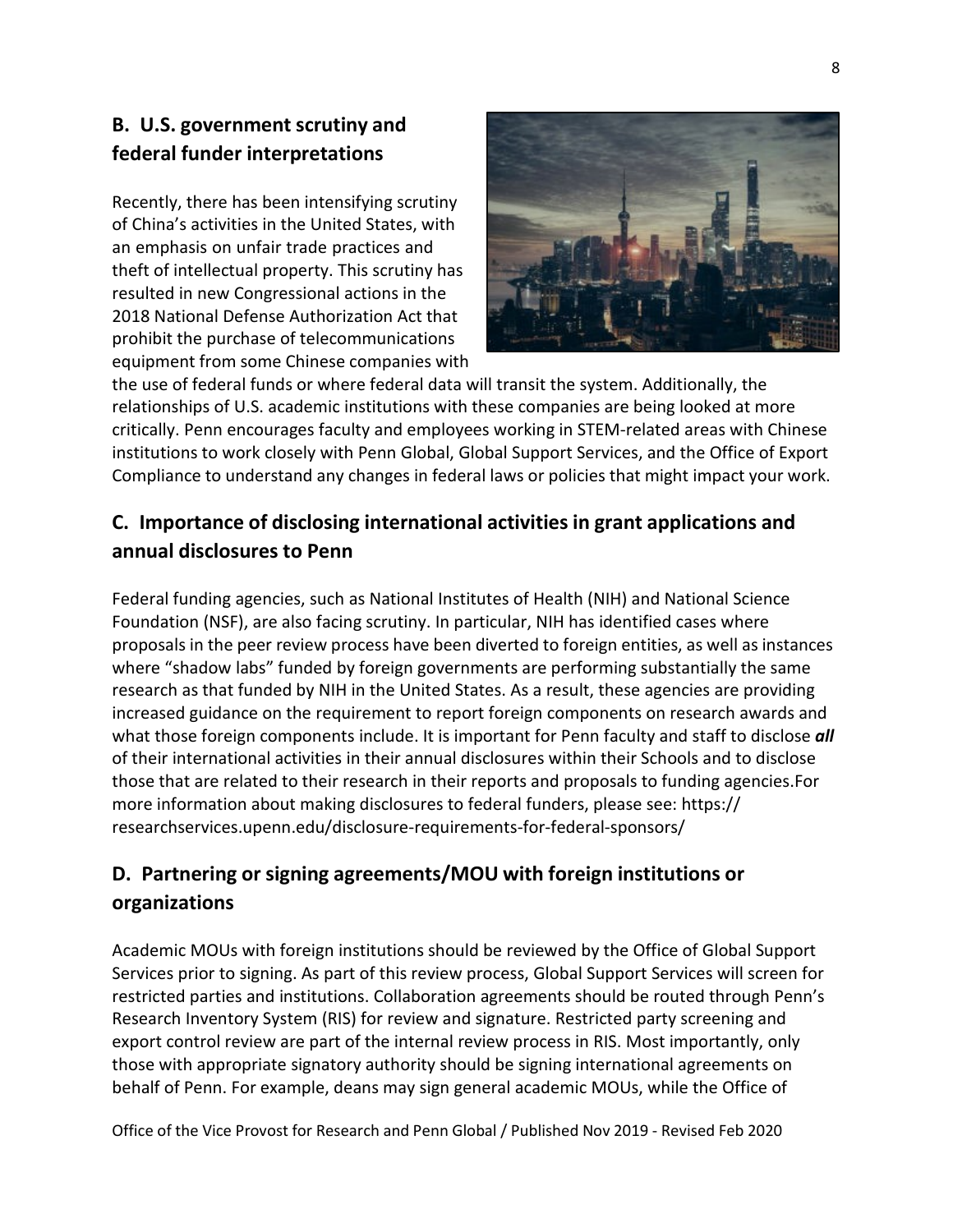Research Services, the Penn Center for Innovation, and the Clinical Trial Contracting Unit in the Office of Clinical Research in the Perelman School of Medicine are responsible for reviewing and signing research-related agreements.

### **E. Sponsoring visiting scholars and researchers**

Penn fully supports the hosting of visiting scholars and researchers from abroad. However, it is important to perform restricted party screening before issuing an invitation and sponsoring a visa to visitors from sensitive countries and to ensure that the proposed activities may be legally performed at Penn. If the scholar is from a foreign institution or university that is a restricted party, further scrutiny and due diligence may be required. For example, access by the visitor to exportcontrolled equipment or software or to proprietary information may need to be restricted or a license may be required to allow the visitor access. It may take several weeks to months to obtain any required government-issued licenses. Please contact [expctrl@lists.upenn.edu](mailto:expctrl@lists.upenn.edu) for assistance in

determining if licenses are required and obtaining them if necessary. It is also important to ensure that Visiting Scholars/Researchers understand Penn's Patent Policy and limits on the use of Penn-owned Intellectual Property after they have returned to their home institutions.

### **F. Visa sponsoring and invitations to Penn**

It is important that all scholars and visitors on campus have the appropriate authorizations, especially when Penn is the sponsoring institution. For Penn-sponsored students or scholars, all U.S. immigration procedures should be coordinated through the [International Student and](https://global.upenn.edu/isss) [Scholar Services](https://global.upenn.edu/isss) (ISSS) office. Once on campus, any change in the student or scholar's department, field of study, access, funding, or any other immigration affirmations *must* be reported and coordinated through ISSS; otherwise they risk jeopardizing their visa status.

Invitation letters sent to visitors allowing them to obtain a Tourist or Business Visa to the U.S. are frequently prepared for international delegations, professional training participants, and general *ad hoc* visitors. While Penn is not considered the Sponsor of the Visa, any letter should clearly state the dates and purpose of the visit and all individuals and their foreign institution should be screened before issuing the letter. ISSS has guidance and sample letters to be used for some of the common academic visitor or professional training programs conducted at Penn.

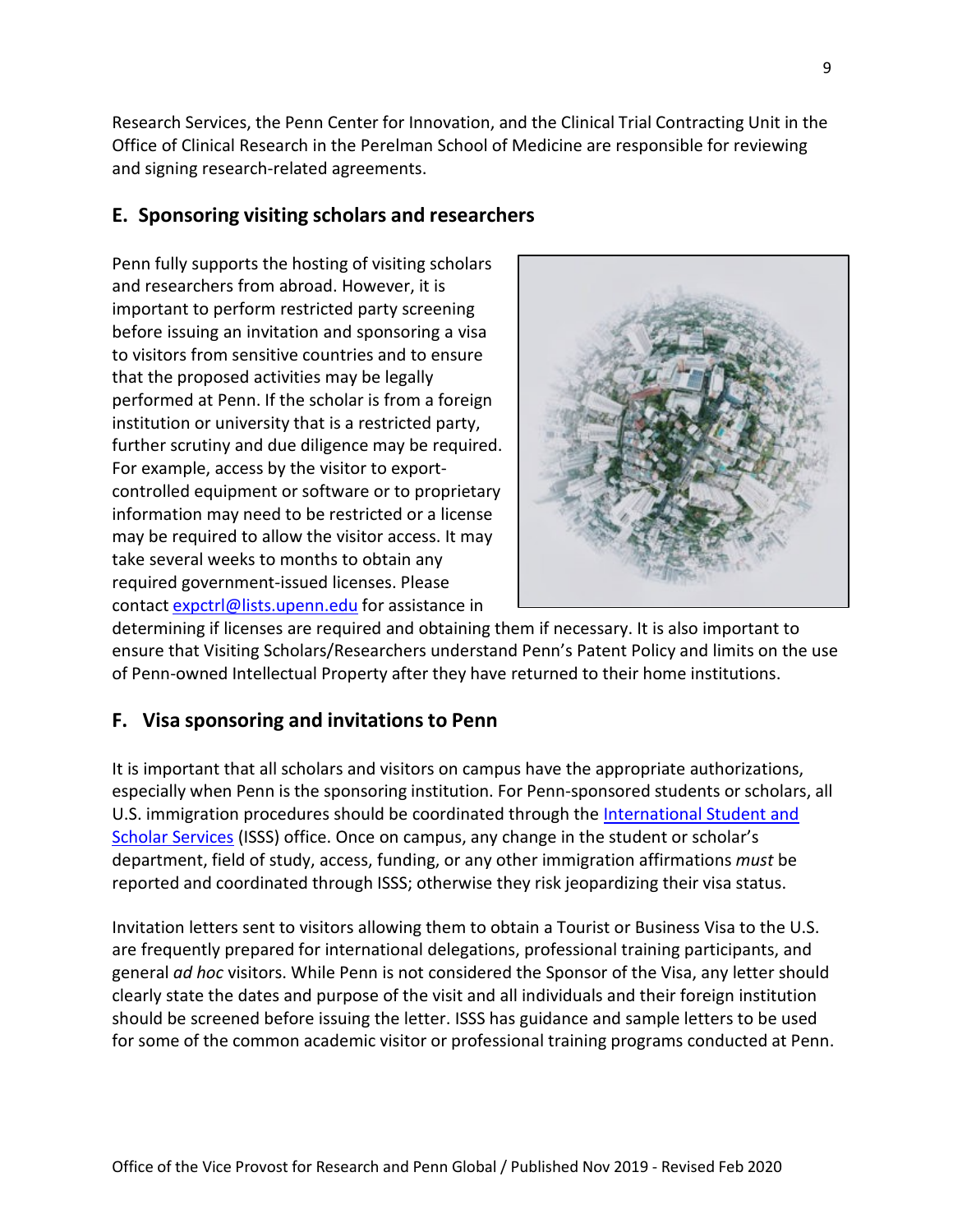### **G. Lab tours/visits**

Penn welcomes visitors to the campus, including on tours of our state-of-the art research facilities. Many of our STEM related labs contain technologies and information that might be export controlled. In the context of research collaboration, information exchange is the norm and practices are defined by the head of the program. Research team members should all be aware of what information can be shared with the public, with collaborators and any other groups on campus. Attention is



warranted in managing the dissemination of this information.

Even when individual and affiliated institutions are not on restricted party lists and there are no export control issues, it is nevertheless good practice to refrain from sharing information and results not yet public, or IP not yet protected, with general visitors.

Restricted party screening should be performed prior to providing a tour or hosting a potential collaborator when the activity is STEM-related and involves technologies and information that might be restricted or export controlled. Best practices for international visits to labs that might contain sensitive information or technologies include the following steps:

- Ensure that no confidential or proprietary information is visible at the time of the visit
- Do not permit visitors to insert thumb drives or other media into Penn-owned computers.
- Ensure that visitors are escorted throughout the tour

Schools and Departments are responsible for providing appropriate training to staff and faculty about guidelines for lab visits and touring.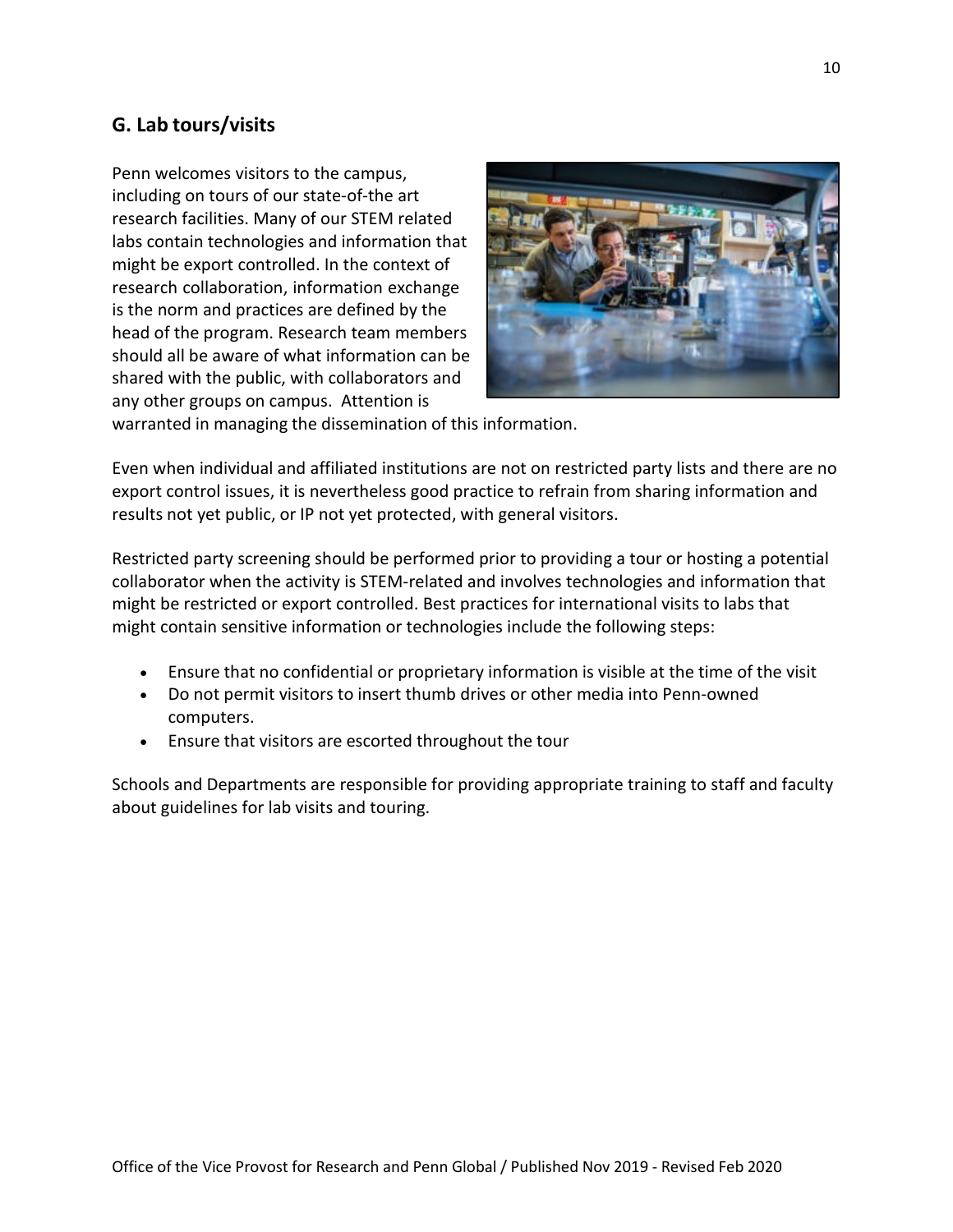#### Disclosure Requirements for Common Penn Funders

| <b>Required Disclosure</b>      | NIH                                                          | <b>NSF</b>                                              | DoD                          | <b>NASA</b>                       |
|---------------------------------|--------------------------------------------------------------|---------------------------------------------------------|------------------------------|-----------------------------------|
| Appointments                    | All titled academic, professional, or institutional          | All current academic, professional, or institutional    | No updated guidance          | lχ                                |
|                                 | appointments that are relevant to the application, whether:  | appointments, whether:                                  |                              |                                   |
|                                 | domestic or foreign                                          | domestic or foreign<br>٠                                |                              |                                   |
|                                 | funded or not                                                | funded or not<br>٠                                      |                              |                                   |
|                                 | full-time, part-time, or voluntary (including adjunct,       | full-time, part-time, or voluntary<br>٠                 |                              |                                   |
|                                 | visiting, and honorary)                                      |                                                         |                              |                                   |
|                                 | [Biosketch]                                                  | [Biosketch]                                             |                              |                                   |
| <b>Current and</b>              | All resources available to a researcher in support of or     | All ongoing projects and those currently under          | All current and pending      | All pending proposals and ongoing |
| Pending/Other Support           | related to all of their research efforts, regardless of      | consideration from any source regardless of whether     | projects and awards          | projects regardless of salary     |
|                                 | whether:                                                     | support is provided through Penn, another               | completed in the last 5      | support.                          |
|                                 | ٠<br>they have monetary value                                | organization, or directly to the individual.            | years.                       |                                   |
|                                 | are domestic or foreign                                      |                                                         |                              |                                   |
|                                 | are provided through Penn, another organization, or          |                                                         |                              |                                   |
|                                 | directly to the individual                                   |                                                         |                              |                                   |
| Consulting/Outside              | Consulting that involves the conduct of research as part of  | Consulting that falls outside of an individual's        | x                            | ×                                 |
| <b>Activities</b>               | the consulting activities.                                   | appointment and is inconsistent with Penn's policies    |                              |                                   |
|                                 |                                                              | and procedures.                                         |                              |                                   |
|                                 | Other Support or RPPR if new]                                | Current and Pending Support or RPPR if new)             |                              |                                   |
| <b>In-kind Contributions</b>    | In-kind contributions supported by an outside source.        | In-kind contributions that have an associated time      | lx.                          | x                                 |
| Not Intended for Use on         | Examples include:                                            | commitment. Examples include:                           |                              |                                   |
| the Proposed Project            | office/lab space<br>٠                                        | ٠<br>office/lab space                                   |                              |                                   |
|                                 | equipment and supplies                                       | equipment and supplies<br>٠                             |                              |                                   |
|                                 | employees and students.                                      | employees and students                                  |                              |                                   |
|                                 | high value materials not freely available                    |                                                         |                              |                                   |
|                                 |                                                              |                                                         |                              |                                   |
|                                 | [Other Support or RPPR if new]                               | [Current and Pending Support or RPPR if new]            |                              |                                   |
|                                 |                                                              |                                                         |                              |                                   |
| <b>In-kind Contributions</b>    | Intended for use on the proposed project or Institutional    | Supports the research activity for the project being    | lx.                          | ×                                 |
| Intended for Use on the         | resources, including core facilities or shared equipment.    | proposed.                                               |                              |                                   |
| <b>Proposed Project</b>         | [Facilities and Other Resources or Equipment]                | [Facilities, Equipment, and Other Resources]            |                              |                                   |
| Postdocs, Trainees, and         | If supported by a foreign government or institution. [Other  | If funded by a foreign entity to Penn; if funding is    | May require notification to  | $\mathbf{x}$                      |
| <b>Visiting Scholars</b>        | Support]                                                     | directly to the individual, no reporting is required.   | sponsor if including foreign |                                   |
|                                 |                                                              |                                                         | nationals                    |                                   |
| <b>Sponsored Travel</b>         | Travel paid in association with an appointment at a foreign  | Travel paid by an external entity to perform research   | x                            | ×                                 |
|                                 | institution. [Other Support]                                 | activities that has an associated time commitment       |                              |                                   |
|                                 |                                                              | [Current and Pending Support or RPPR if new]            |                              |                                   |
|                                 | Travel paid by a foreign institution or government >\$5,000  |                                                         |                              |                                   |
|                                 | per year. [Review for potential FCOI]                        |                                                         |                              |                                   |
| <b>Startup Company</b>          | x                                                            | If based on intellectual property not licensed to Penn. | $\mathbf{X}$                 | $\overline{\mathbf{x}}$           |
|                                 |                                                              | [Current and Pending Support or RPPR if new]            |                              |                                   |
|                                 |                                                              |                                                         |                              |                                   |
| <b>Participation in Foreign</b> | [Other Support or RPPR if new]                               | [Current and Pending or RPPR if new]                    |                              |                                   |
| <b>Talent or Similar</b>        |                                                              |                                                         |                              |                                   |
| Programs                        |                                                              |                                                         |                              |                                   |
| <b>Foreign Components</b>       | Performance of any significant part of a project outside of  | lx.                                                     | $\overline{\mathbf{x}}$      | NASA has a longstanding           |
|                                 | (prior approval required the U.S. whether NIH funded or not. |                                                         |                              | prohibition on bilateral          |
| if added after the              |                                                              |                                                         |                              | collaboration with China or any   |
| award)                          |                                                              |                                                         |                              | Chinese-owned entity.             |

#### Resources

NIH Website's Guidelines

NSF Website's Guidelines

Council on Governmental Relations Frameworks:

- Federal Focus on Inappropriate Foreign Influen[ce on Research: P](https://www.cogr.edu/commentary-disclosing-other-support-and-other-resources-nih-funded-research)ractical Considerations in Developing an Institutional Response
- Principles for Evaluating Conflict of Commitm[ent Concerns in Academic Research](http://www.cogr.edu/sites/default/files/COGR%20Foreign%20Influence%20Practical%20Considerations%20-%20Aug%202021%20%281%29.pdf) Penn Office of Research Services: https://researchservic[es.upenn.edu/disclosure](http://www.cogr.edu/sites/default/files/COGR%20Foreign%20Influence%20Practical%20Considerations%20-%20Aug%202021%20%281%29.pdf)requirements-for-federal-sponsors/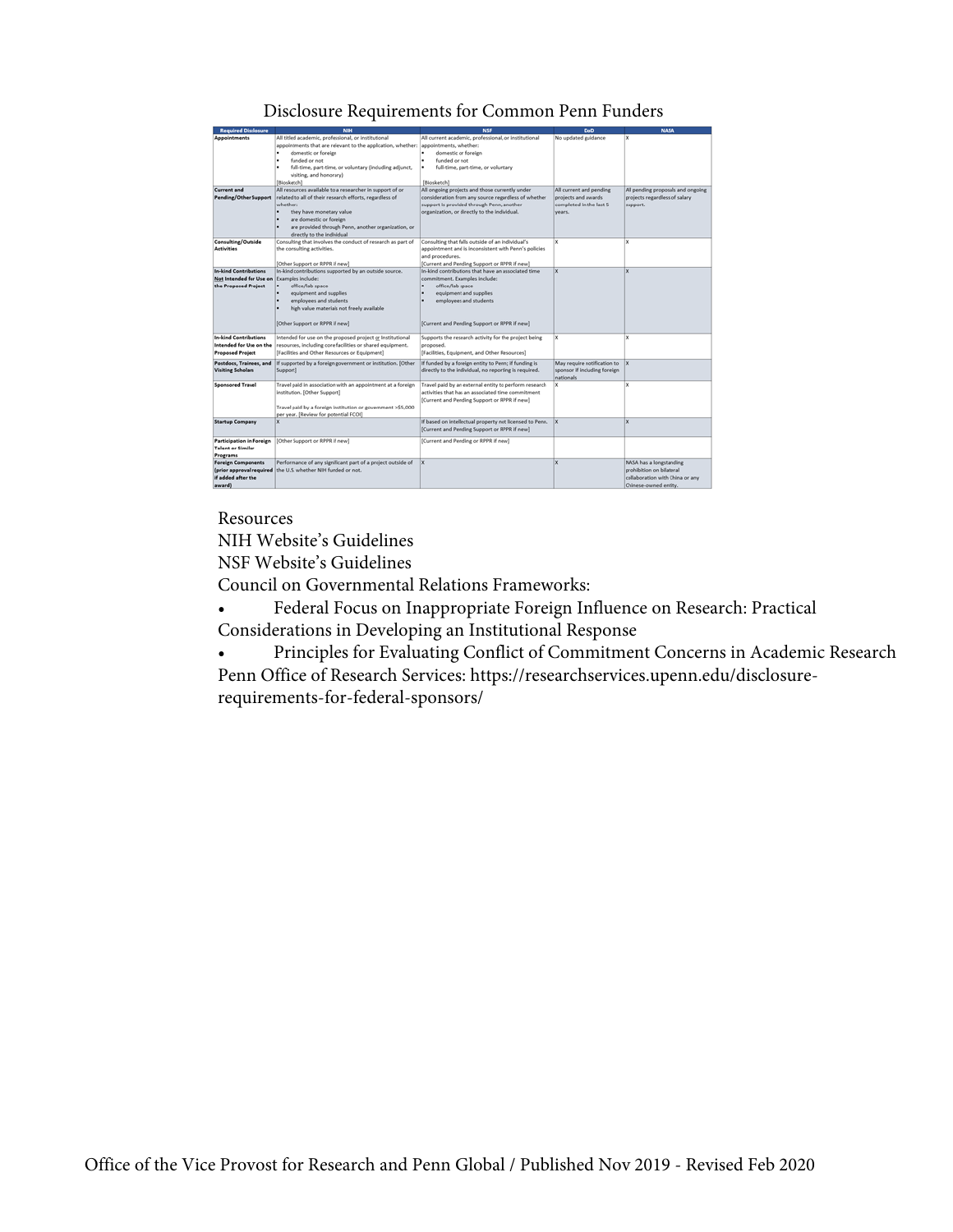# **Generally, the following information should be disclosed to federal research Sponsors:**

At the time of proposal/Just in Time

- All Outside Appointments, including paid and unpaid, as well as honorary
- External sources of support
- Externally provided in kind resources

At the time of progress reporting:

- New outside appointments
- New sources of support
- New externally provided in kind resources
- New collaborators who are significant contributors
- Effort expended by visiting researchers and student volunteers if 1 calendar month or more of effort is expended

If there are any questions as to if a new outside appointment or external source of support is permissible under the terms of the award, it is appropriate to discuss the proposed activity with the Sponsor's Program Office.

It is currently not necessary to report:

• Support not related to research activities.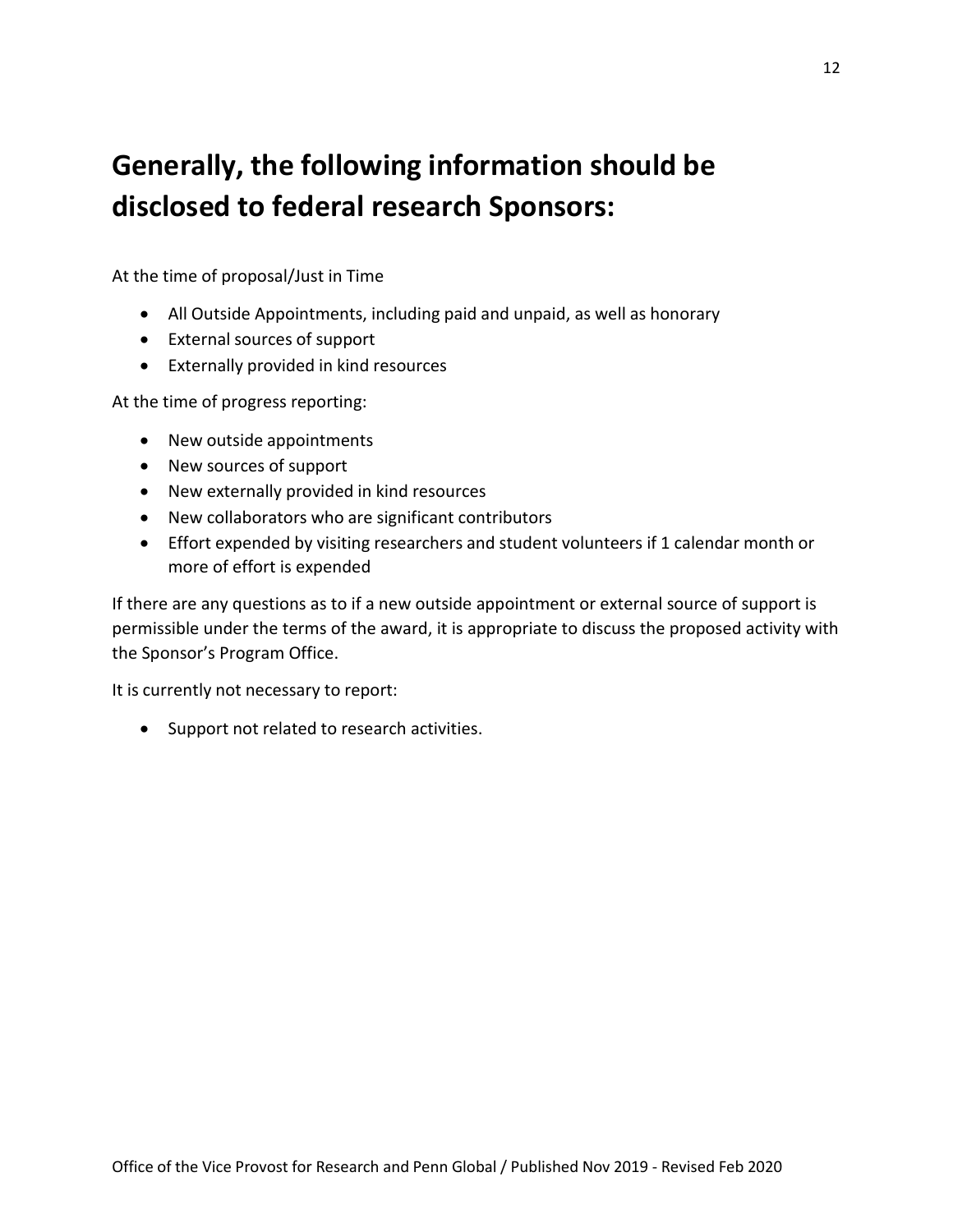## **Foreign Components:**

Foreign components need prior approval on NIH grants. They should be called out in proposals if known and should be reported prior to engaging in the research activity if added after the start of the award. Foreign Components include:

- performance of work related to the grant at a foreign location
- collaboration related to the funded research with a foreign researcher who will perform work at his/her home institution.

\*Note: the foreign component needs to be reported and approved by NIH even if NIH funds are not being used to support the activity

# **Hosting Foreign Scholars and Researchers**

Penn fully supports the hosting of visiting scholars and researchers from abroad.

A few quick checks can help make foreign visitors time at Penn go smoothly, particularly for those working in STEM areas:

- Perform restricted party screening on both the individual visitor and the home institution/entity prior to issuing the invitation to visit Penn. Contact your BA to get the screening completed. You and /or your BA can consult Penn's Office of Export Compliance [\(expctrl@lists.upenn.edu\)](mailto:expctrl@lists.upenn.edu) if there are any questions about the screening results.
- For assistance with visa sponsorship, contact Penn's [International](https://global.upenn.edu/isss/scholar_dept) Students and Scholar Services [office.](https://global.upenn.edu/isss/scholar_dept)



- Ensure that confidential information / undisclosed IP is not shared without appropriate protections in place (Non-Disclosure Agreement or Participation Agreement).
- Contact Penn's Office of Export Compliance if visitors will have access to projects with active Technology Control Plans.
- Make sure that any applicable technology control plans are followed.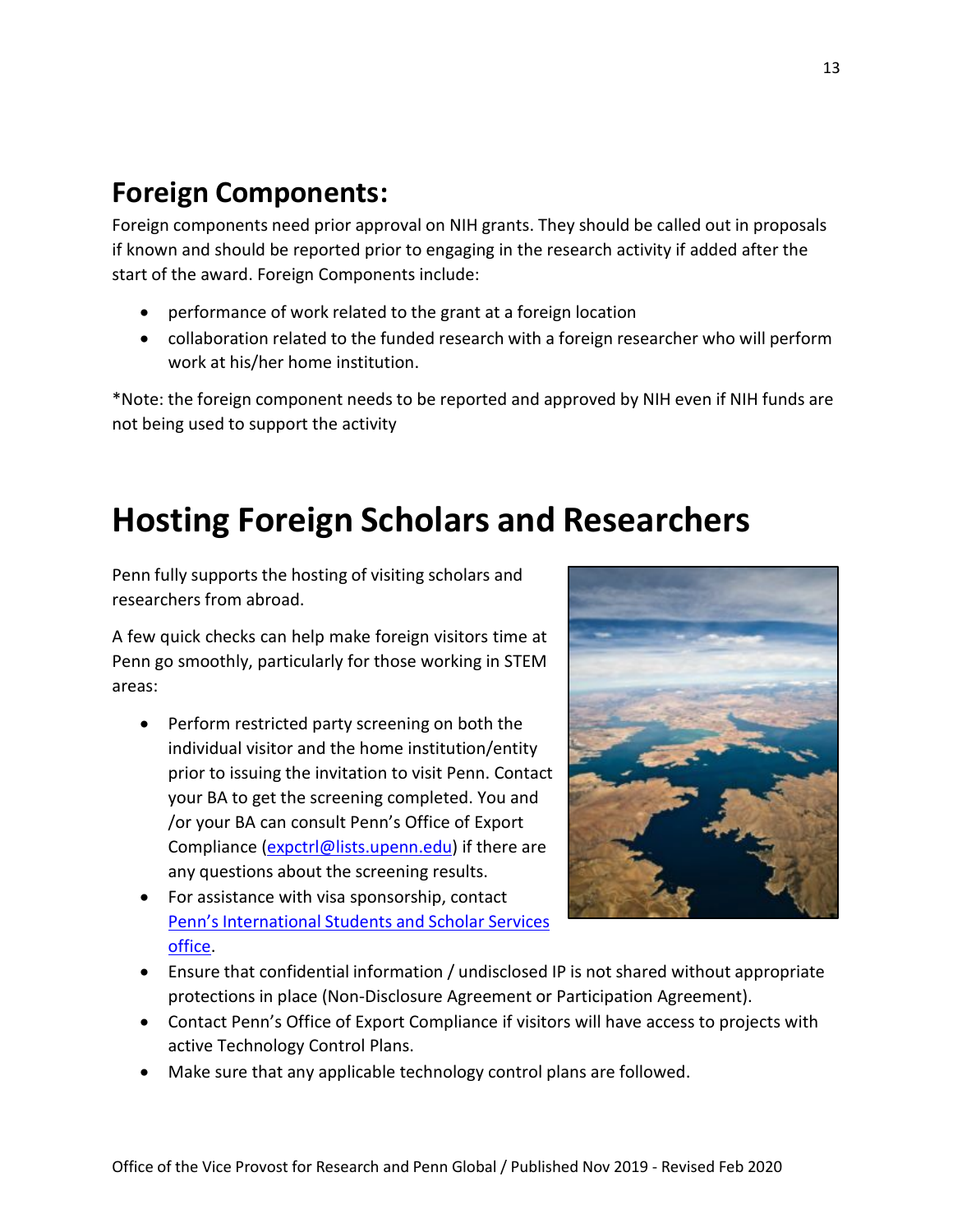• Foreign visitors who will be supporting a faculty member's research endeavors should be disclosed as Other Support

Questions? Consult the Office of Export Compliance [\(expctrl@lists.upenn.edu\)](mailto:expctrl@lists.upenn.edu).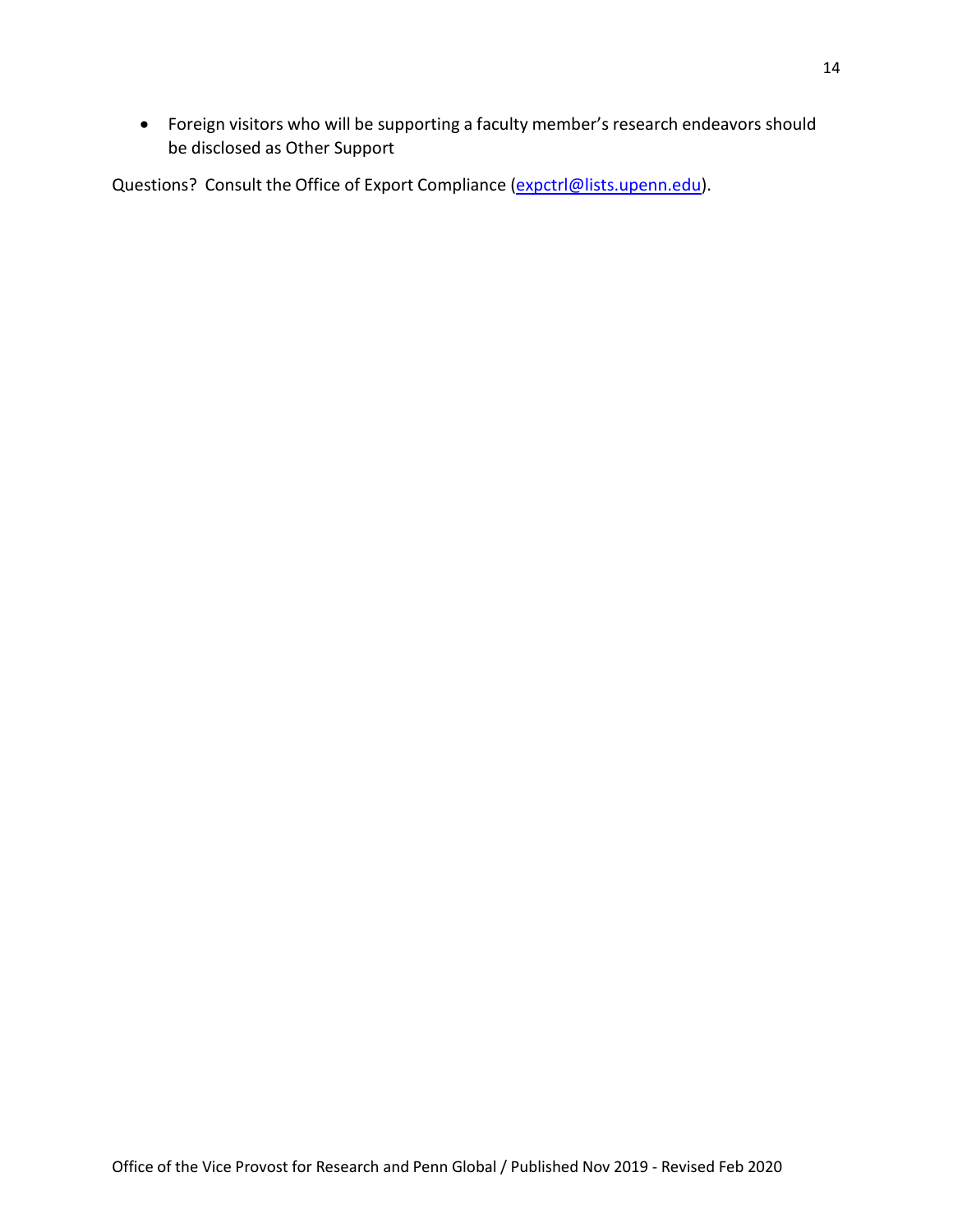# **Frequently Asked Questions**

## **Disclosure of Information**

**I received an honorary visiting professorship at a foreign institution. Do I have to disclose it?**

Yes, in addition to your School specific requirements, you must disclose all such affiliations in your biosketch submitted as part of a grant application.

**I received an honorary Membership at a foreign Academy of Sciences. Do I have to disclose it?**

Yes, all such affiliations must be disclosed in your biosketch submitted as part of a grant application.

**As part of a collaboration effort with a colleague at a foreign institution, we are submitting a joint application for funding to a foreign entity. Does this need to be disclosed in my federal grant applications?**

Please consult with your School's Office of Research Administration (ORA) or Office of Sponsored Programs (OSP) regarding the internal approval process. In addition, you must disclose all such applications in your "Current and Pending" or "OtherSupport" Page.

# **Other Support**

**I am a Principal Investigator on a federal award to a domestic university and have an unpaid appointment at a foreign university. At the foreign site I have access to lab space, research materials, and staff. Should I report this as Other Support?**

Yes, this appointment must be reported as Other Support. While monetary compensation is not received, the lab space, materials, and staff are resources provided in support of and/or related to the research efforts. Other payments, such as travel or living expenses must also be reported. NIH, NSF, and DoD require applicants to list all positions and scientific appointments, both domestic and foreign, that are held by senior/key personnel . This includes affiliations with foreign entities or governments, such as titled academic, professional, or institutional appointments, whether or not remuneration is received, and whether full-time, part-time, or voluntary (including adjunct, visiting, or honorary).

**A researcher at my institution has a 9-month appointment. S/he spends two months at a University outside of the United States during the summer conducting research under a foreign award. Does this count as Other Support?**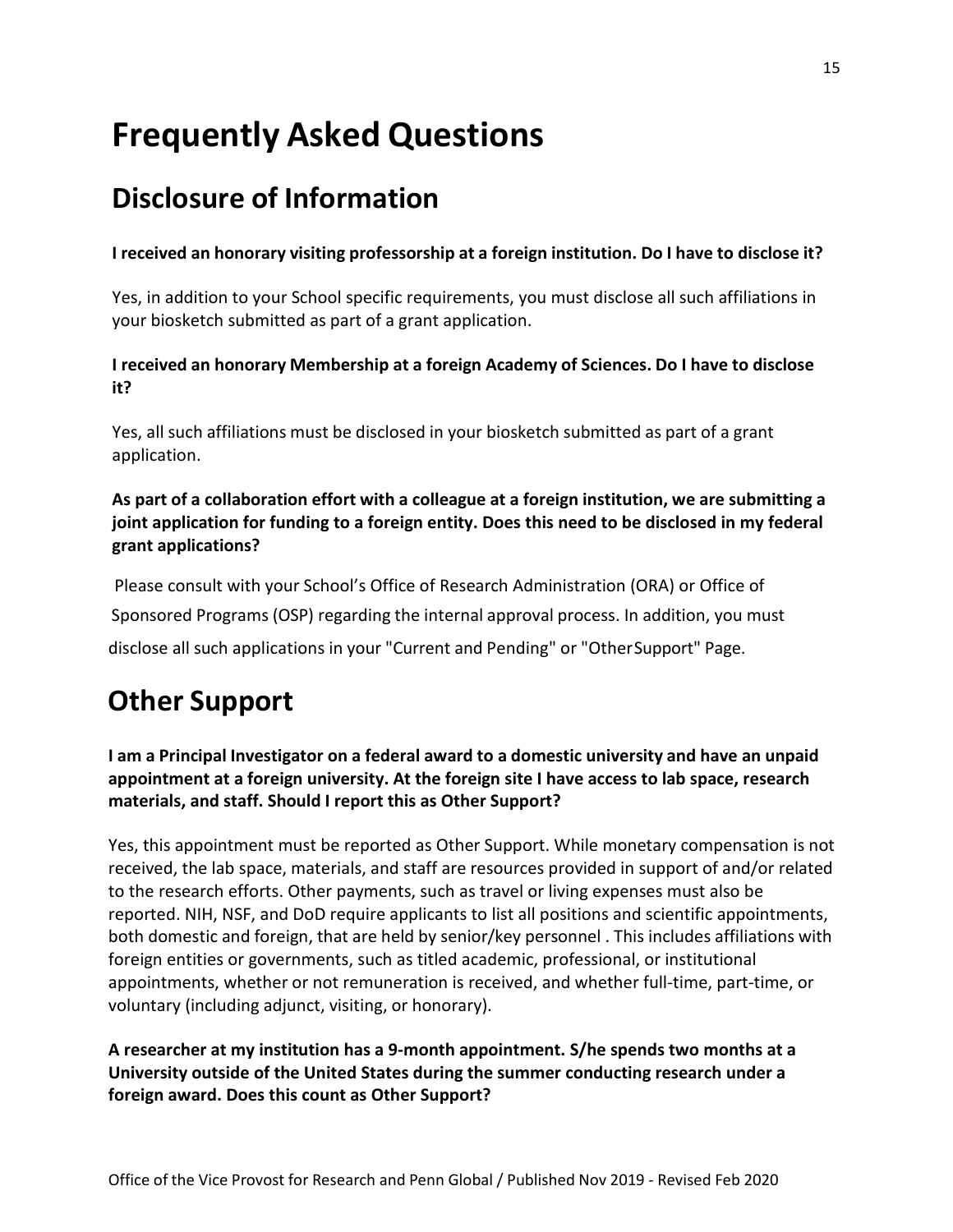Yes, this would be considered Other Support. Available resources in support of and/or related to an investigator's research endeavors should be disclosed, even if they relate to work that is performed outside of a researcher's appointment period.

#### **What should I do if I'm not sure if something needs to be included as Other Support?**

Err on the side of disclosure. Federal agencies require complete and accurate reporting of all sources of research support, financial interests and affiliations, both foreign and domestic. If you have any questions about whether something should be reported, please contact the Program Officer.

#### **What if NIH determines that an institution is not complying with NIH policies for transparency and disclosure of all Other Support?**

NIH takes the issue of protecting the integrity of U.S. biomedical research seriously. If noncompliance is identified, potential action by NIH may include withdrawing approval of the Program Director/Principal Investigator or other researchers contributing to the NIH award, imposing specific award conditions, disallowing costs, withholding future awards including the possibility of suspending or terminating the award, per [NIH Grants Policy Statement, Section](https://grants.nih.gov/grants/policy/nihgps/html5/section_8/8.5_special_award_conditions_and_remedies_for_noncompliance__special_award_conditions_and_enforcement_actions_.htm) [8.5.](https://grants.nih.gov/grants/policy/nihgps/html5/section_8/8.5_special_award_conditions_and_remedies_for_noncompliance__special_award_conditions_and_enforcement_actions_.htm)

#### **I have been invited to present at an international conference in a country that is on the U.S. sanctions list. Can I do this?**

Presenting at an international conference in a U.S. sanctioned country may be viewed as providing a prohibited "service" under U.S. sanctions regulations. You should consult with the Office of Export Compliance prior to presenting to determine if a license is required.

Generally, any presentation to an international audience should be limited to the following:

- information that is already published;
- information already in the public domain; and/or
- information consistent with that conveyed by instruction in catalog courses and associated teaching laboratories at U.S. institutions of higher education.

#### **I am collaborating with a colleague abroad and would like to send some data to my collaborator. What should I do?**

Depending on the nature of the data and the related technology, exchange of data with foreign collaborators may require a license. Please contact the Office of Export Compliance who can review the data and the country of the collaborator to determine whether there are any restrictions, or if a license is required.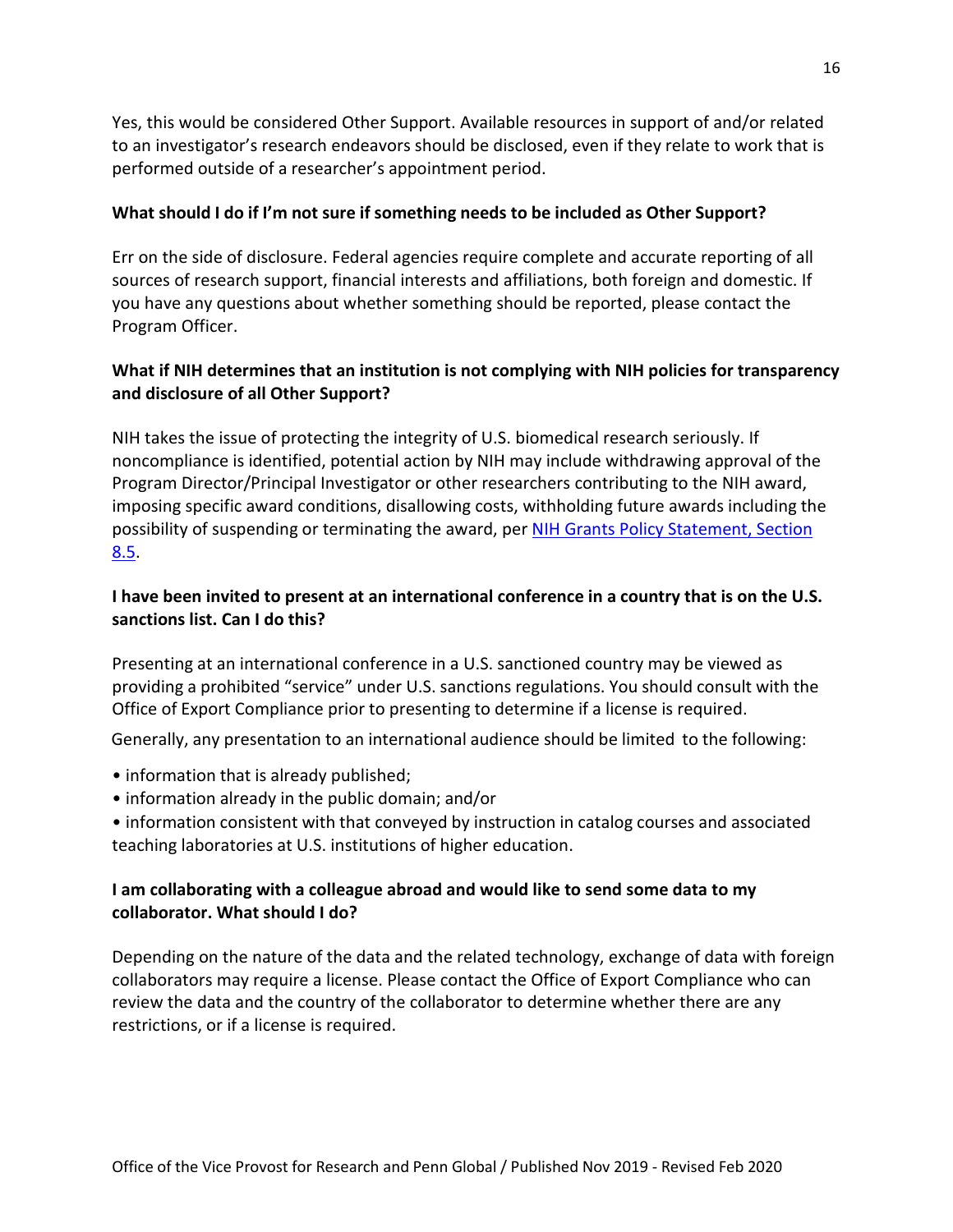A Data Use Agreement may also be needed to facilitate the transfer of data to a collaborator. Please reach out to the Office of Research Services for additional assistance with Data Use Agreements.

#### **Can I collaborate with an individual or entity (e.g. university or company) included on the Specially Designated National (SDN) list?**

It depends on the nature of the collaboration and the underlying activities. Specific authorization in the form of a license from the U.S. government may be required. It may be possible to secure a license to allow for such a collaboration in certain limited circumstances (e.g. when the reason for the individual or entity's inclusion on the list is unrelated to the proposed collaboration). However, the license must be secured before any such collaboration is initiated and any restrictions outlined in the license must be strictly followed. Please contact the Office of Export Compliance for assistance.

#### **I plan to host a webinar/web conference on my research to be shared internationally. What do I need to know?**

Information released at an open conference, meeting or webinar is considered published and excluded from certain controls. "Open" means that all technically qualified members of the public are eligible to attend, and attendees are permitted to take notes or otherwise make a personal record (not necessarily a recording) of the proceedings and presentations. An "open" conference can charge a registration fee reasonably related to cost, and can limit actual attendance, as long as attendees either are the first who have applied or are selected on the basis of relevant scientific or technical competence, experience, or responsibility. However, certain sensitive information cannot be shared via open conference or webinar. Evaluation is case-specific. Thus, it is recommended that you contact the Office of Export Compliance to review your circumstances.

#### **How do I transfer equipment out of the United States?**

An export license may be required to ship or hand-carry items or equipment out of the U.S. The need for a license is dependent upon the nature of the equipment, as well as the end-use, recipient, and destination of the equipment. Additionally, even temporary export of equipment to some locations may incur customs tax obligations. Due to complexities of the requirements you should consult the Office of Export Compliance for assistance regarding shipping or traveling with equipment internationally.

# **Foreign Components**

The addition a new foreign component requires prior NIH approval.

#### **Do all federal agencies have defined foreign components?**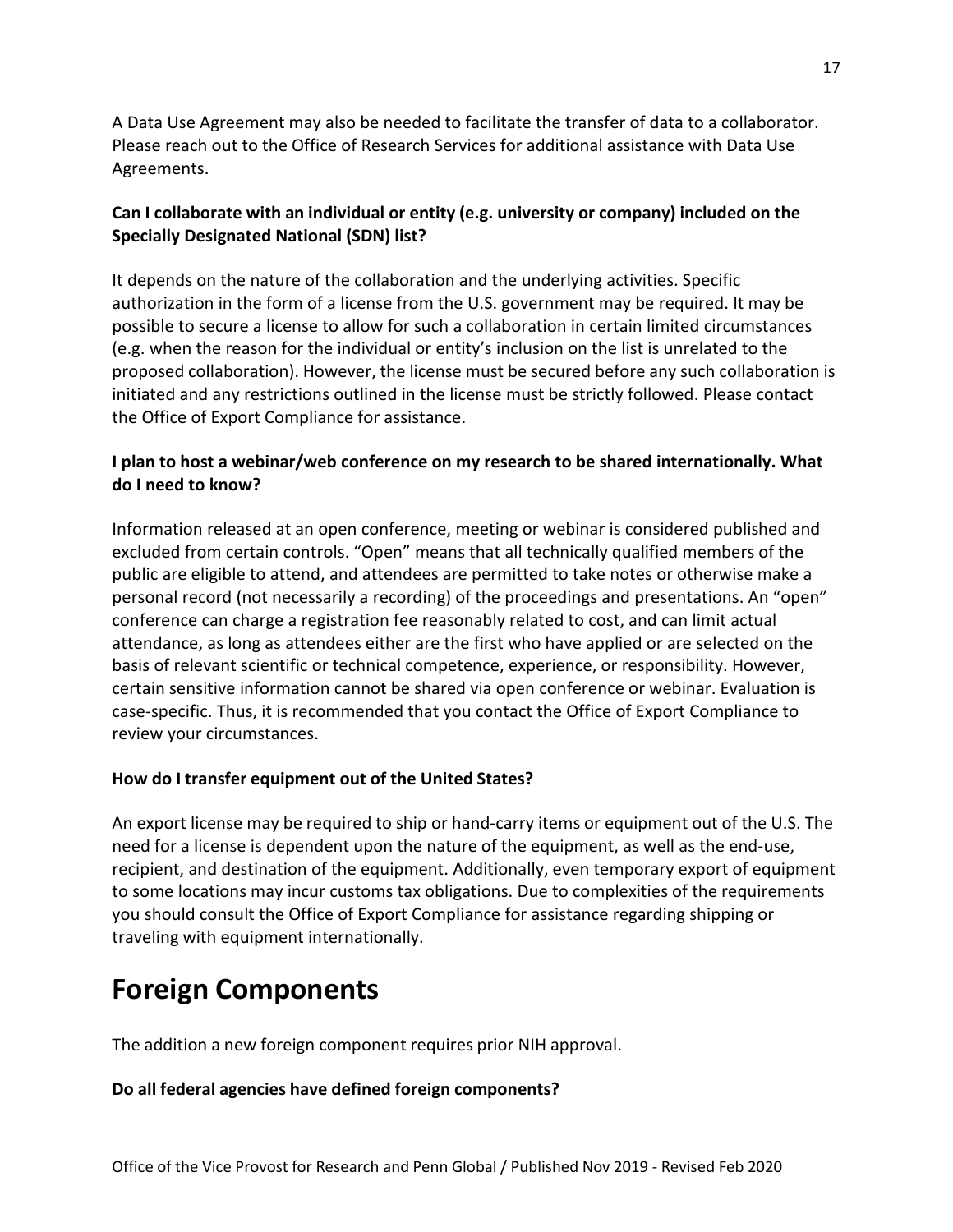No, the concept of "Foreign Component" is specific to NIH.

#### **What is the NIH definition of a foreign institution?**

NIH defines a foreign institution as an organization located in a country other than the United States and its territories that is subject to the laws of that country, regardless of the citizenship of the proposed Program Director/Principal Investigator.

#### **What is a foreign component?**

A foreign component is the performance of a significant scientific element of the NIHsupported project outside of the United States. Once a recipient determines that a portion of the project will be conducted outside of the U.S., the recipient then will need to determine if the activities are considered significant. If both criteria are met, then there is a foreign component.

#### **What are some examples of a 'significant element of a project' when making determinations regarding a foreign component?**

When making determinations about significance, the element of the project that is being conducted outside of the United States should be evaluated within the context of the project as a whole. Some examples of activities that may be considered a significant element of the project include, but are not limited to:

- Collaborations with investigators at a foreign site anticipated to result in co-authorship
- Use of facilities or instrumentation at a foreign site
- Receipt of financial support or resources from a foreign entity

#### **Does work being conducted in the United States ever count as a foreign component?**

#### Generally, no

#### **I have a collaborator from another country who will work in my NIH-funded laboratory on my NIH project but receive no salary from my NIH grant. Is this considered a foreign component?**

No, a "Foreign Component" exists only if the research activities occur outside of the United States.

#### **I am the PI on an NIH grant to a domestic university. I have a visiting post-doctoral fellow in my lab, who works on my NIH grant and does all of his/her work in the United States. The fellow's salary is paid by a foreign government. Is this a foreign component?**

In general, no. The first step in determining whether research constitutes a foreign component is to evaluate whether a portion of the research is being conducted outside of the United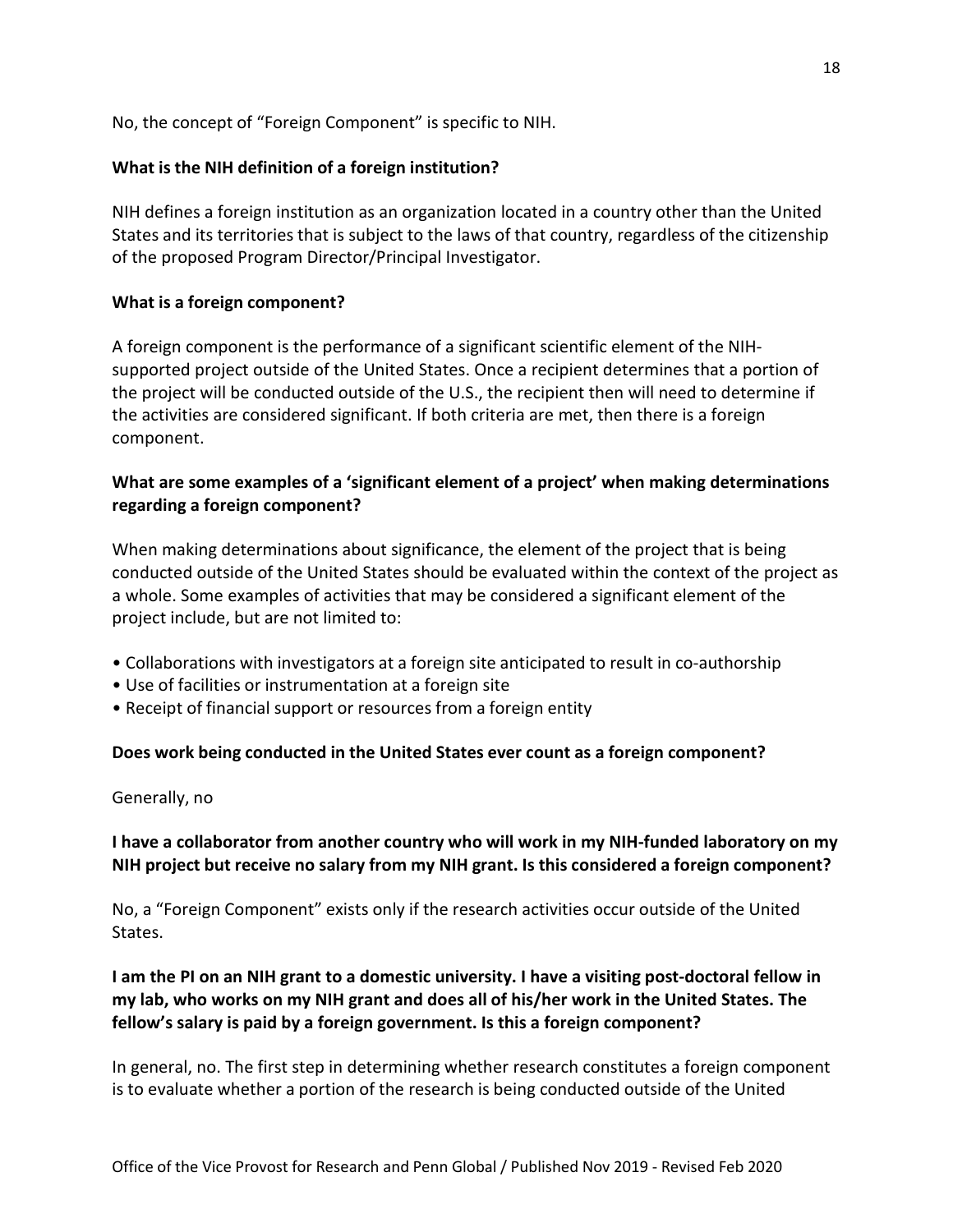States. In this case, since all of the work is being conducted in the US, there would be no foreign component. However, this must be reported as Other Support. All in-kind resources, which includes visitors or employees who are paid directly by outside resources, should be disclosed as Other Support.

#### **I am a PI on an NIH award to a domestic university. I will have a visiting fellow joining my lab whose salary will be supported by a foreign university. Do I need NIH prior approval before the fellow can work on my NIH funded research?**

Since specific circumstances may vary, it would be best to discuss with NIH Program Officer.

#### **What is an example of an activity that is not a foreign component, but would meet the definition of other support? What is the difference?**

This is unique to each situation and depends upon specific details surrounding a particular activity. For instance, one model could be that a PI on an NIH grant may have an appointment and a lab at a foreign university. The research being done at the foreign lab is unrelated to the PI's NIH project. This would not qualify as a foreign component of the NIH research, as the foreign work is not part of the NIH-funded project. However, it is a resource made available to the researcher in support of their research. Therefore, it must be reported as Other Support.

# **Financial Conflicts of Interest (FCOI)**

#### **How does the Reminders of NIH Policies on Other Support and on Policies related to Financial Conflicts of Interest and Foreign Components (NOT-OD-19-114) impact the FCOI policy?**

There has been no change to the FCOI policy. Investigators are still required to disclose to their significant financial interests to their institution. **This includes financial interests received from a foreign institution of higher education or the government of another country**. This requirement is distinct from other support and foreign components.

# **Integrity of Peer Review Process**

#### **How do I know who has been officially designated, since I am not allowed to share applications with someone who has not been officially designated to participate in the peer review meeting?**

Officially-designated members include appointed members, temporary ad hoc members, the Scientific Review Officer, and NIH staff with a need to know. Applications, proposals, and confidential meeting materials cannot be shared with anyone who is not a member of the study section where those documents and information are being reviewed.

#### **What would NIH do to me if they thought I had broken confidentiality in peer review?**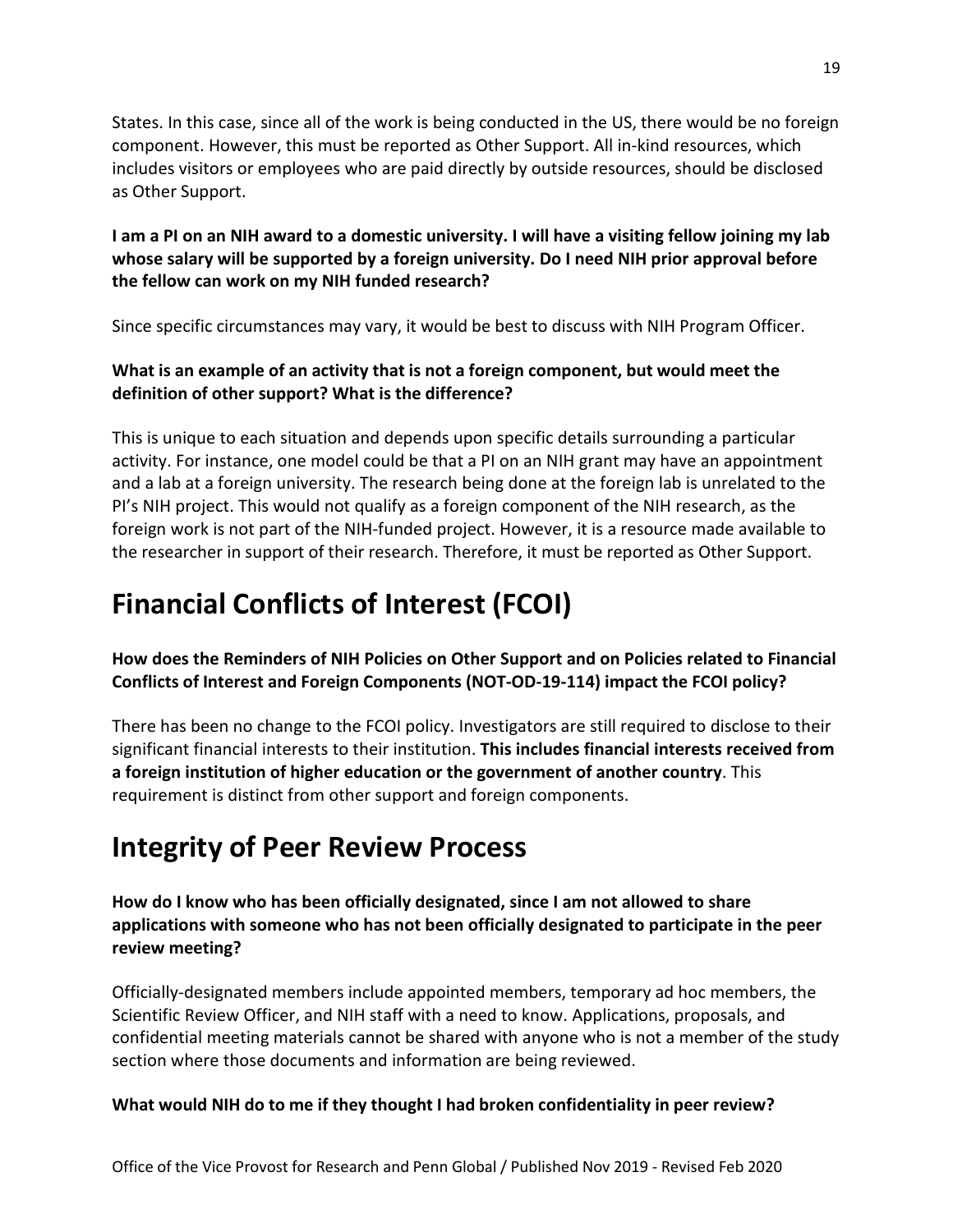If NIH determines that you committed a bona fide breach of confidentiality in the peer review process, they could contact you and your institution, and ask you to step down from an appointed term of service on a study section. Depending on the severity of the breach, the NIH may refer the matter to the NIH Office of Management Assessment and possibly to the Office of the Inspector General in the Department of Health and Human Services, which could result in further administrative actions such as debarment or even criminal penalties. If the matter is referred to these authorities, the NIH would be unlikely to contact you or your institution first, as it now involves possible criminal violations.

#### **How would NIH know about breaches of confidentiality in peer review?**

Information about possible breaches of confidentiality come to the NIH in numerous ways. Often, an applicant will report that data, figures or text from his or her grant application appears in a publication authored by a reviewer on the panel where the application was reviewed. Additionally, this may also constitute research misconduct in the form of plagiarism.



NIH sometimes learn about breaches of confidentiality from other reviewers, colleagues and students of reviewers, or even members of the media. NIH also has internal controls to monitor access to NIH computer systems.

# **Example Scenarios**

**The issue: A European post doc working in the lab of a Penn faculty member has support from the 1000 Talents Recruitment program from an institution in China**

The action: Contact the export control office to determine if the organization is on the restricted party list.

**If not:**

- PI must immediately disclose the support to the NIH/NSF
- PI must disclose the support on any DoD proposals
- Current or future funding from DoE could be at risk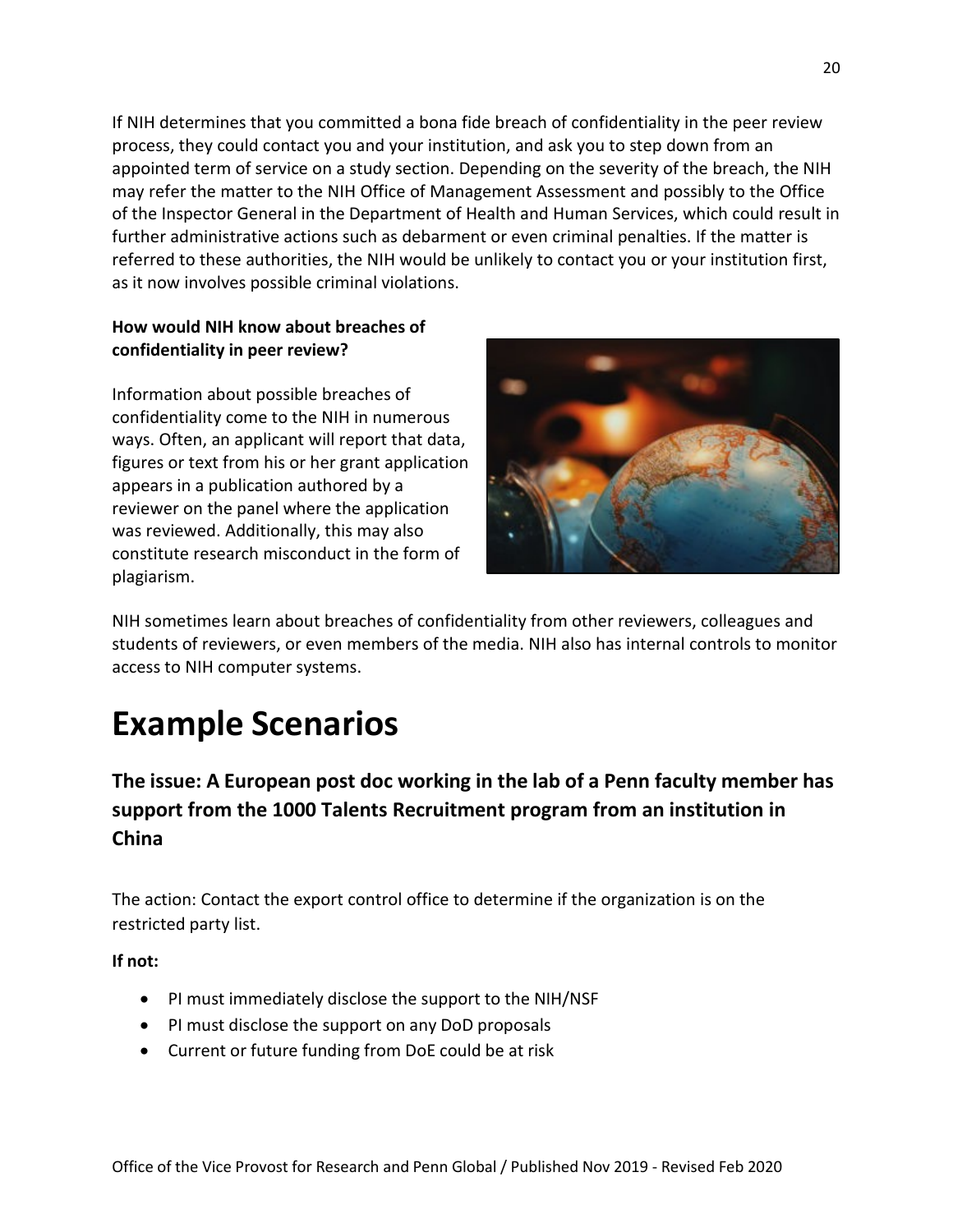- ORS will determine if licenses are required to carry out the research
- School will assess whether research on sensitive topics in the labs must be restricted or require additional licensing
- PI must immediately disclose the support to the NIH/NSF
- PI must disclose the support on any DoD proposals
- Current or future funding from DoE could be at risk
- Potential scrutiny by FBI

### **The issue: A faculty member plans to attend a conference in Iran**

The action: Contact the export control office well ahead of time so that the appropriate license can be obtained (licensing can take several months).

Travel with a 'clean' computer in order to avoid unintended export control violations.

Do not access sensitive information on campus networks remotely while traveling.

### **If the faculty member attends the conference** *without* **the appropriate licenses…**

Contact the Export Control Office.

This is a violation of U.S. export control laws, even if the information presented at the conference is already published or the area is not a sensitive technology, and even if the faculty member is traveling on a non-U.S. passport.

**The issue: A for profit company from a sensitive country expresses interest in sponsoring research or research related activities or giving a gift to the University.**

The action: Contact ORS who will determine if the company is on the Department of Commerce Entity List, has been found to be in



violation of US sanctions *or* is a subsidiary of a company on the List or in violation.

VPR will consult with other Penn offices if the proposed activity poses large institutional risk, including reputational risk.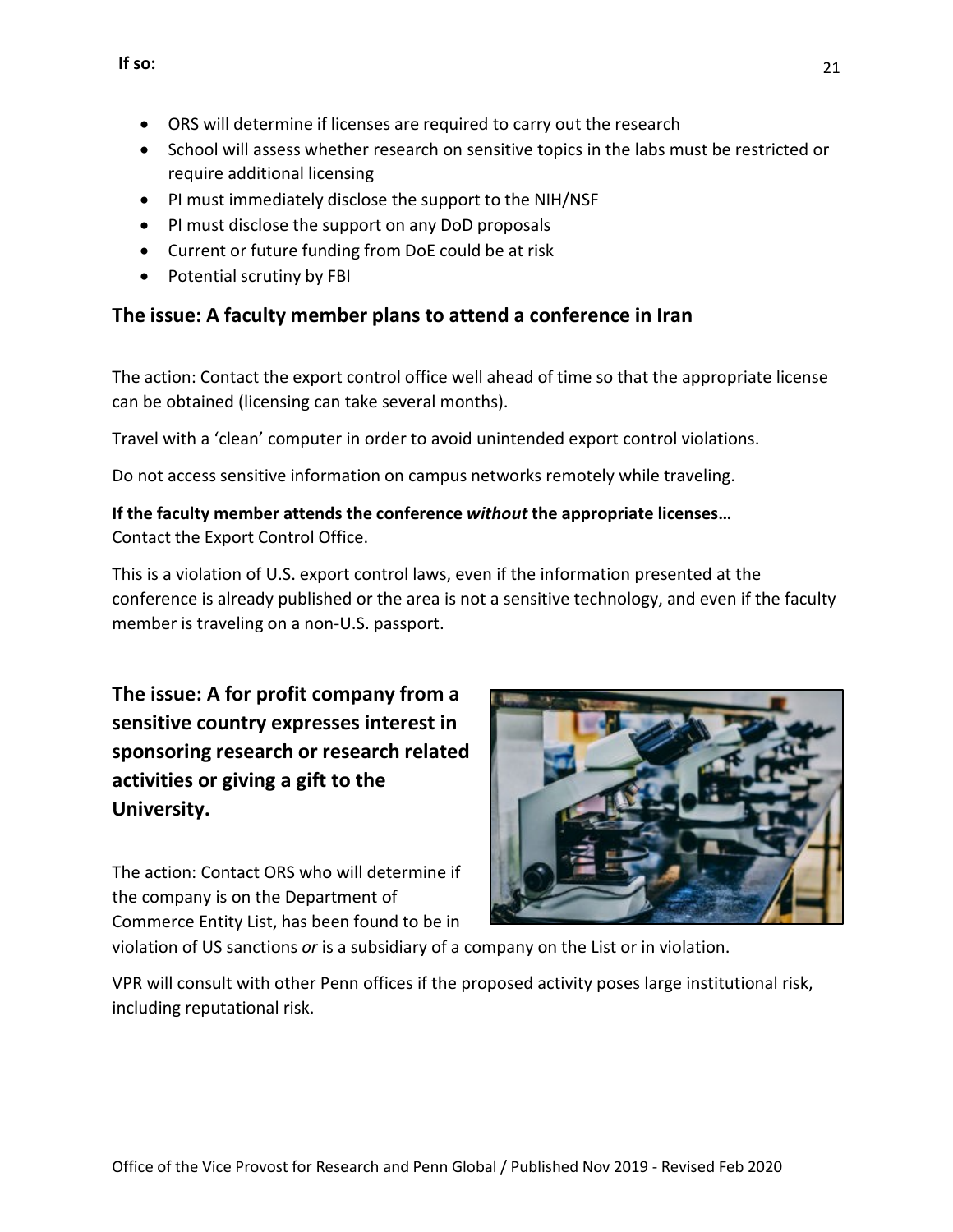### **The issue: A foreign post doc comes to Penn to work with a faculty member.**

The action: If the topical content includes sensitive technology, ensure screening occurs to determine if the institution that the student/post doc was previously affiliated with is on the restricted party list or will be funded by a restricted entity while at Penn.

*Consult your BA or the export Control Office for screening assistance.*



#### **If so:**

ORS will determine if export licenses are required to carry out the research

School will assess whether research on sensitive topics occurs in other research groups for which access must be restricted or require additional licensing

### **The issue: A foreign institution wants to establish a relationship on the basis of an academic MOU.**

The action:

- Contact Penn Global Support Services for assistance including agreement review and restricted party/institution screening
- Route agreements through Penn's Research Inventory System (RIS) if this is a research agreement
- Deans have signatory authority for academic MOUs;
- ORS/PCI/OCR are signatories to research related agreements



If the partner is on the restricted party list and the topical content is related to sensitive technology, export control office will assess whether visitor access to export controlled information/ equipment/ software requires licensing or must be restricted.

If the latter, develop security measures to ensure compliance.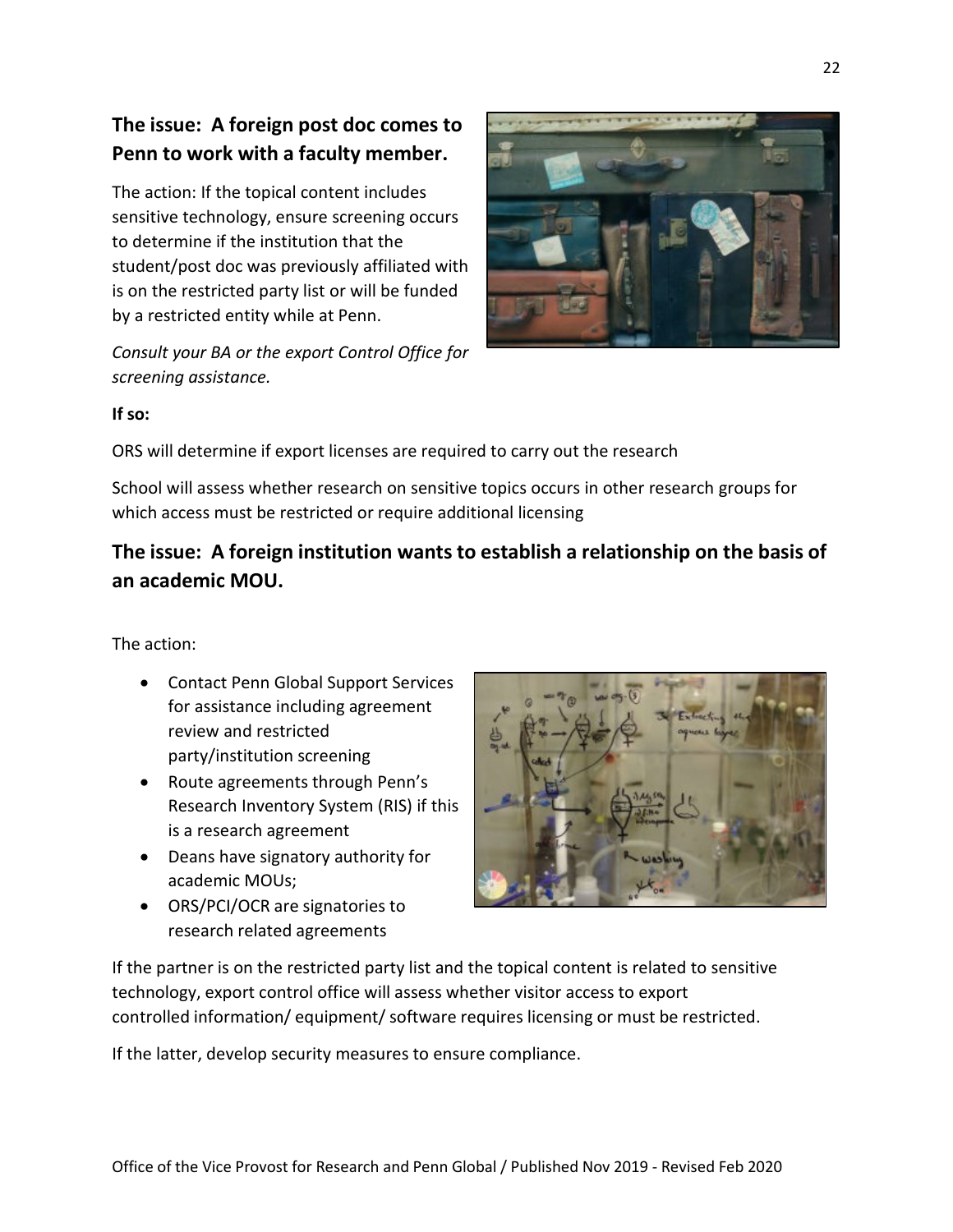**The issue: I am a Principal Investigator on an NIH grant and have an appointment and a lab at a foreign university. The research being done at the foreign lab is unrelated to my NIH project.**

The action: Since resources are made available to you in support of your research, this must



be reported as Other Support, however, this would not qualify as a foreign component of the NIH research, as the foreign work is not part of the NIH-funded project.

**The issue: I am a Principal Investigator on a federal award to a domestic university and have an unpaid appointment at a foreign university. At the foreign site I have access to lab space, research materials, and staff.**

The action: This appointment must be reported as Other Support. While monetary compensation is not received, the lab space, materials, and staff are resources provided in support of and/or related to the research efforts and must be disclosed. Other payments, such as travel or living expenses must also be reported. NIH, NSF, and DoD require applicants to list all positions and scientific appointments, both domestic and



foreign, that are held by senior/key personnel that are relevant to an application. This includes affiliations with foreign entities or governments, such as titled academic, professional, or institutional appointments, whether or not remuneration is received, and whether full-time, part-time, or voluntary (including adjunct, visiting, or honorary).

**months at a University outside of the United States during the summer conducting research under a foreign award. The issue: A faculty member has a 9-month appointment. S/he spends two**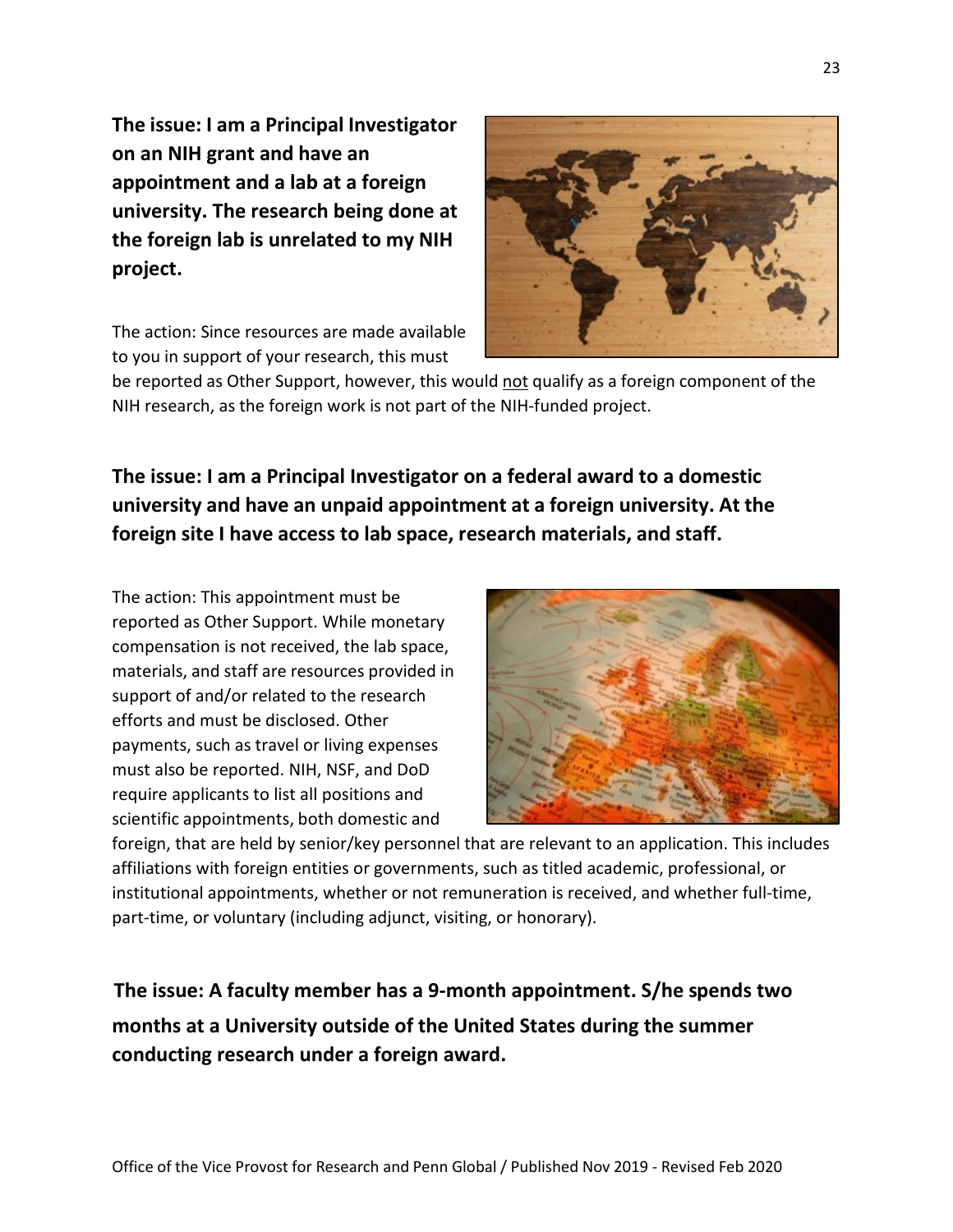The action: This should be disclosed to Penn through the extramural activity disclosure process. It should also be reported as Other Support. Available resources in support of and/or related to an investigator's research endeavors should be disclosed, even if they relate to work that is performed outside of a researcher's appointment period.

# **Resources and Contacts**

For questions about:

- Academic MOUs, contact Global Support Services at globalsupport@pobox.upenn.edu
- Disclosure of International Activities, contact globalsupport@pobox.upenn.edu
- or the appropriate contact in your school if one has been identified:
	- o SEAS (Mark West, mwest@seas.upenn.edu)
	- o ASC (Joseph Brucker, brucker@asc.upenn.edu)
	- o GSE (Alan Ruby, alanruby@upenn.edu)
- Export Compliance/Controls, contact EXPCTRL@LISTS.UPENN.EDU
- Obtaining a Foreign Visa, contact globalsupport@pobox.upenn.edu or visit https://global.upenn.edu/travel-guidance/outbound-travel-visas
- Research Agreements, contact Elizabeth Peloso, epeloso@upenn.edu
- Research Collaborations, contact EXPCTRL@LISTS.UPENN.EDU
- Restricted Party Screenings (for individuals and/or institutions), contact EXPCTRL@LISTS.UPENN.EDU or the appropriate contact in your school if one has been identified:
	- o SEAS (Kathryn Fogle, kfogle@seas.upenn.edu)
	- o ASC (Joseph Brucker, brucker@asc.upenn.edu)
	- o GSE (Sam Frenkel, frenkels@upenn.edu)
	- o Nursing (Nancy Biller, nbiller@nursing.upenn.edu)
- Sponsoring a US Visa for a Foreign National, please go to https://global.upenn.edu/isss/scholar\_dept.

# **Subscribe to our email-list for the latest on Penn's support of your international engagements.**

**To subscribe:** Send an e-mail with a blank subject line and the following single line in the body (i.e., no signatures) from the account to which you wish to receive messages: